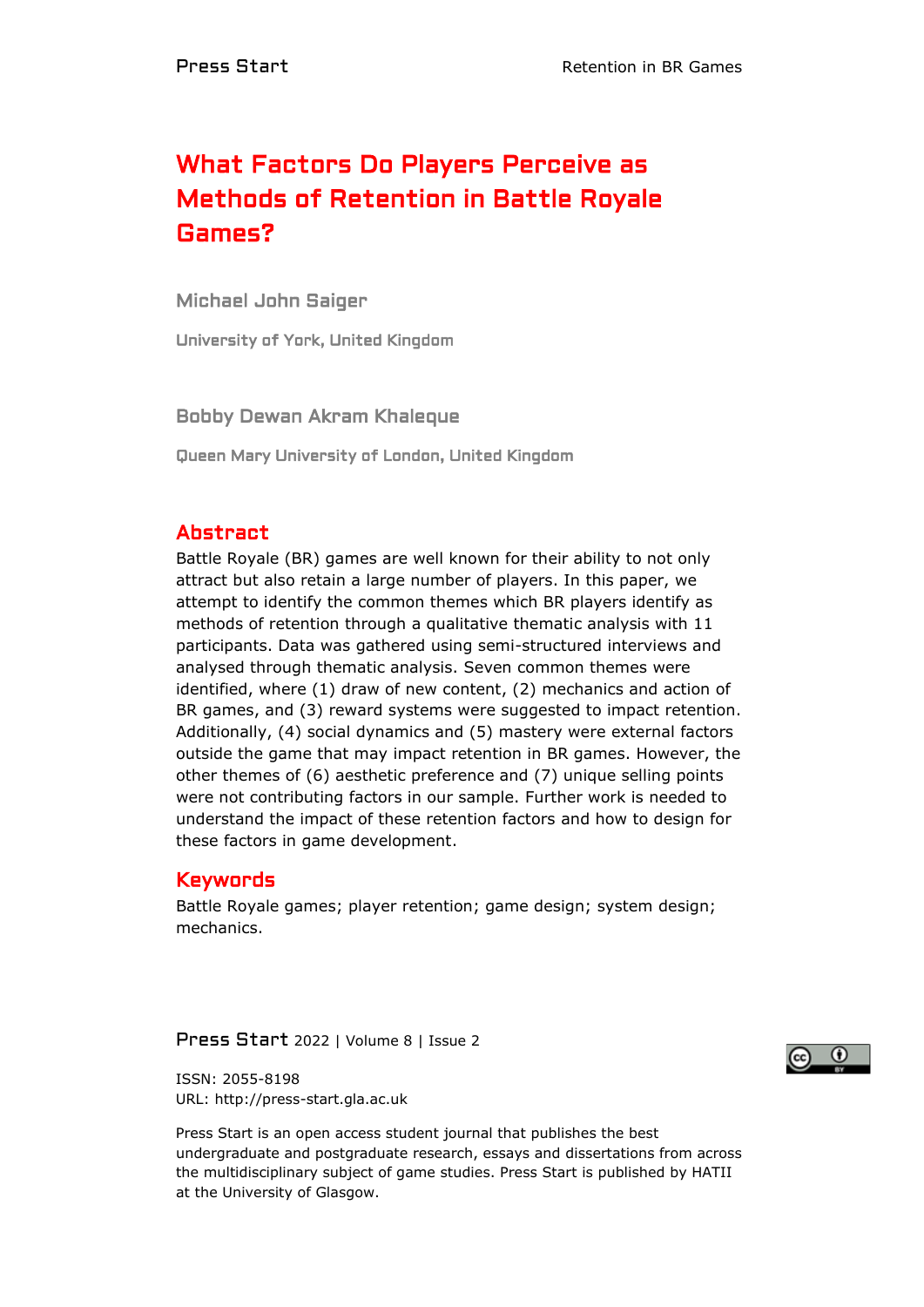# Player Retention

Player retention is a prominent point of discussion within game design (Gu & Jia, 2018; Narinen, 2014; Straat & Verhagen, 2018). The games industry is striving to understand how to retain players in live service games, and serious games are looking to increase retention or adherence (Haaranen et al., 2014). Various theories attend to individuals' motivations to play, including self-determination theory, social cognitive theory, and uses and gratifications theory (Reid, 2012; Ryan et al., 2006; Van Rooij et al., 2017). However, scholarship has not yet researched whether specific game mechanics or interactions play a predominant role in retaining players over a long period of time. This study aims to identify the common themes within mechanics and dynamics that keep players coming back.

A popular genre of live service games are Battle Royale (BR) games. BR games are online multiplayer video games that are typically a sub-genre of first- or third-person shooter games that feature last-man- or lastsquad-standing gameplay. It is also worth noting that most BR games have adopted a "live service" approach (also known as "games as a service"): These games employ an evolving development strategy, providing content that is sometimes locked behind a subscription (Jarrett, 2020). In this paper, we focus on BR games over live service games as a whole due to live service games encompassing a multitude of different genres, including Multiplayer Online Battle Arena (MOBA) games such as *DOTA 2 (*Valve Corporation, 2013), and First-Person Shooters such as *Star Wars: Battlefront II* (DICE, 2017*)*. Therefore, to attain a manageable set of game features for analysis, only BR games have been investigated.

The purpose of this study was to investigate what factors were perceived by players as methods of retention in BR games. Eleven participants were interviewed, and interview results were analysed to extract common themes as to why the participants kept playing their chosen BR games. However, it should be noted that this study functions as a basis for future work, only suggesting perceived factors that may impact retention. It is also not without its limitations, such as the small sample size and whether the themes can be generalised to different BR games, which present implications for future research. The results present the following themes that were identified from participant interviews: (1) draw of new game content; (2) reward systems; (3) mechanics and actions of BR games; (4) social dynamics; (5) mastery; (6) aesthetic preference; and (7) unique selling points.

# **Background**

BR games are a popular game genre with large player retention rates, as demonstrated by games such as *PlayerUnknown's Battlegrounds* (*PUBG* hereafter; PUBG Corporation, 2017), retaining hundreds of

Press Start 2022 | Volume 8 | Issue 2 ISSN: 2055-8198 Page 67 URL: http://press-start.gla.ac.uk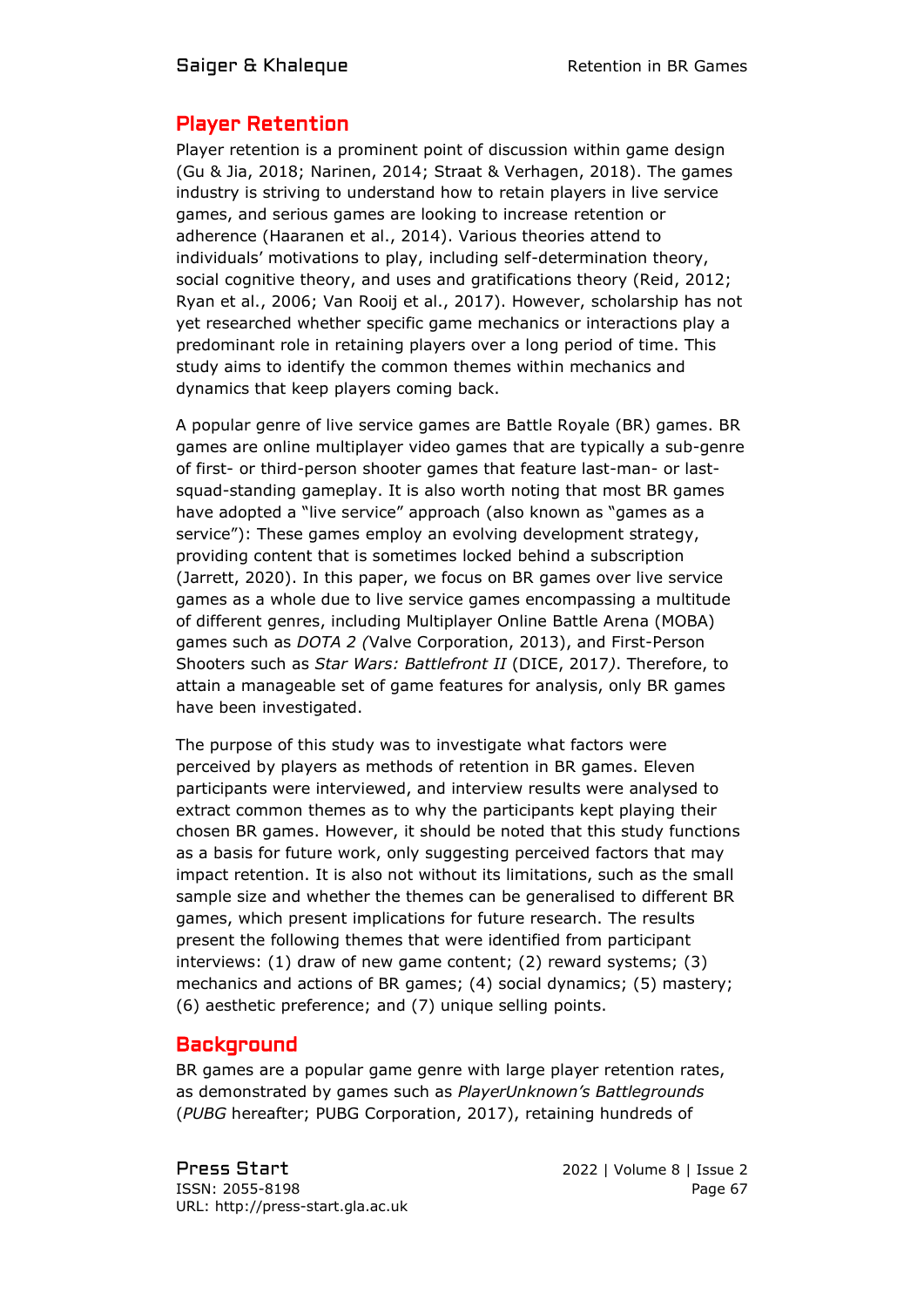thousands of players each month and selling over 70 million copies in 2020 (Steam Charts, 2020). However, there is a lack of evidence as to why BR games, like *PUBG* and *Valorant* (Riot Games, 2020), have successfully retained players. Hunicke et al. (2004) present a tool to analyse games through three components: mechanics, dynamics, and aesthetics (MDA). In their work, mechanics refer to actions directly related to the gameplay (e.g., going prone, crawling, and selecting a weapon), dynamics refer to interactions not directly related to the gameplay (e.g., battle passes,<sup>1</sup> social pressure, and daily challenges), and aesthetics refer to emotional responses evoked in the player in the MDA framework.

### Player Retention

Player retention can be defined as "how effective are you at getting users to come back to your game" (Lovell, 2011, para. 1). Studies have explored player retention in genres like Massively Multiplayer Online games (MMOs), such as *World of Warcraft* (Blizzard Entertainment, 2004; Debeauvais, 2011; Muntner, 2016) and free-to-play online social and mobile games (Gu & Jia, 2018; Narinen, 2014). However, there is a general lack of research within the BR genre regarding this topic. Toledo (2020) found that during COVID-19, some older players reported moving away from certain BR games, including *Apex Legends* (Respawn Entertainment, 2020), *Fortnite* (Epic Games, 2017) and *PUBG*, due to the influx of younger players. Despite this, an increase in players was reported overall (D'Angelo, 2020). There is some evidence that player retention in games is difficult to achieve, especially over a long period of time. Straat and Verhagen (2018) used a longitudinal study to investigate player retention in recent Triple- $A<sup>2</sup>$  releases and found that player count decreased well below the initial baseline over five weeks. This is echoed by Park et al. (2018), who stated that "retaining players over an extended period of time is a longstanding challenge in the game industry" (p. 445).

Commonly identified themes in player retention are achievements and social dynamics. These themes were discussed by Park et al. (2018), who analysed in-game logs of 51,104 players in an online multiplayer game. Muntner (2016) also identified the theme of social dynamics through the analysis of a survey of 368 *World of Warcraft* players. Similar concepts of competitive and social elements within games are thought to sustain retention, as suggested by Narinen (2014). Narinen further suggested that retention in games is based on incentives and acquisition—that is, "hooking" players into the game—that create

 $1$  Battle passes and season passes are a form of subscription payment for content, a common feature seen in multiplayer online games.  $2$  Triple-A (or AAA) is an informal classification used for video games produced and distributed by large publishers that typically have larger development teams and budgets.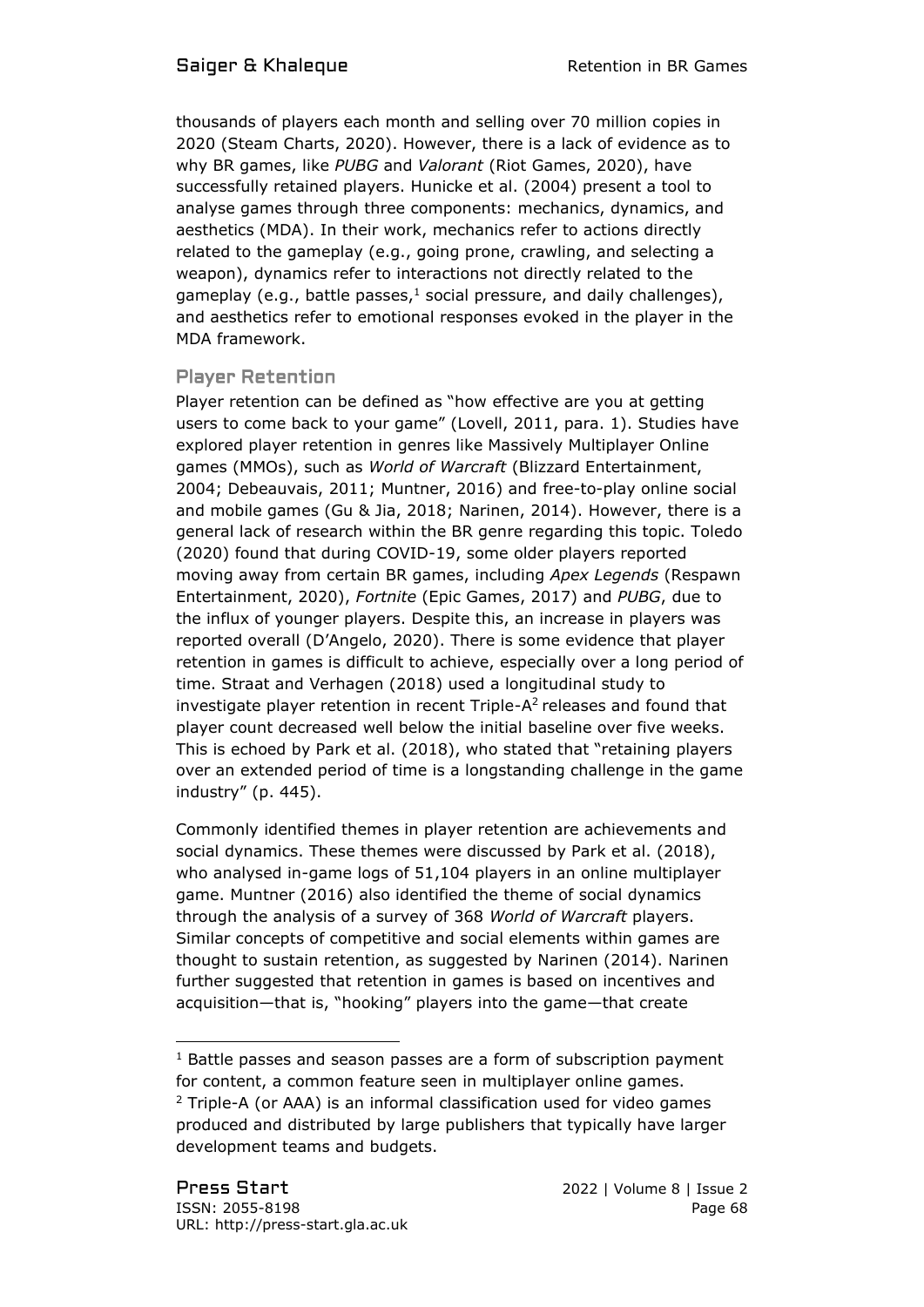anticipation and motivation. How players perceived the ways in which BRs achieve this has not been investigated. Debeauvais and Lopes (2016) surveyed 2,865 *World of Warcraft* players from North America, Europe, Taiwan, and Hong Kong using an online questionnaire. The results highlighted that mechanics used to gain revenue may come at the expense of retention. The idea that some interactions, or "gating mechanics," were put into place to earn revenue rather than retain players was expressed (Debeauvais & Lopes, 2016). Studies regarding "churn," the point a user (or player) leaves a service, have tried to predict when player churn occurs over a duration of play/session time (Hadiji et al., 2014). Although studies have sought to develop models to predict player churn or loss of retention, more work needs to be done if we want to understand what factors impact player retention.

#### Battle Royale Games

Previous research on BR games has investigated their "addictive" nature (Carter et al., 2020). For example, King et al. (2020) investigated the gaming motivations and behaviours of 428 *Fortnite* players as well as online social network influences and how they related to microtransaction spending and gaming disorder symptoms. These findings suggested that spending may possibly be more related to social pressures rather than to the actual game mechanics (King et al., 2020). Unfortunately, no suggestions or conclusions regarding player retention, in relation to these mechanics, were made. Furthermore, a qualitative study involving student athletes that investigated their motivating factors for playing *Fortnite* found six themes associated with *Fortnite* (Sanderson et al., 2020). These included: competition, addiction, shared athletic experience, social bonding, social connections, and relaxation. Motivation, although not the same as retention, could be considered a driving factor of retention. Free-to-play games have long adopted this method in order to generate revenue. A qualitative thematic analysis by Alha et al. (2014) explored player and developer perspectives on the free-to-play model. They reported that the developers' approach was favourable to the free-to-play model, but that players responded negatively to the idea of paying for content. However, the case study by Jarrett (2020) reported a much more positive perspective on live service or free-to-play games.

BR games have seen some changes since their conception, with changes to progression, reward systems, and content. *Fortnite*, for instance, went through seasons where the map changed and new themes, equipment, weapons, and vehicles were added, whereas *PUBG* released new maps and progressively focused on improving the shooting mechanics and movement (Alston, 2020; GameCentral, 2020). In most examples, BR games have employed a form of season pass or battle pass as an option for players to earn extra experience and in-game resources. However, these have had a mixed reception within the media and among players (Zendle et al., 2020).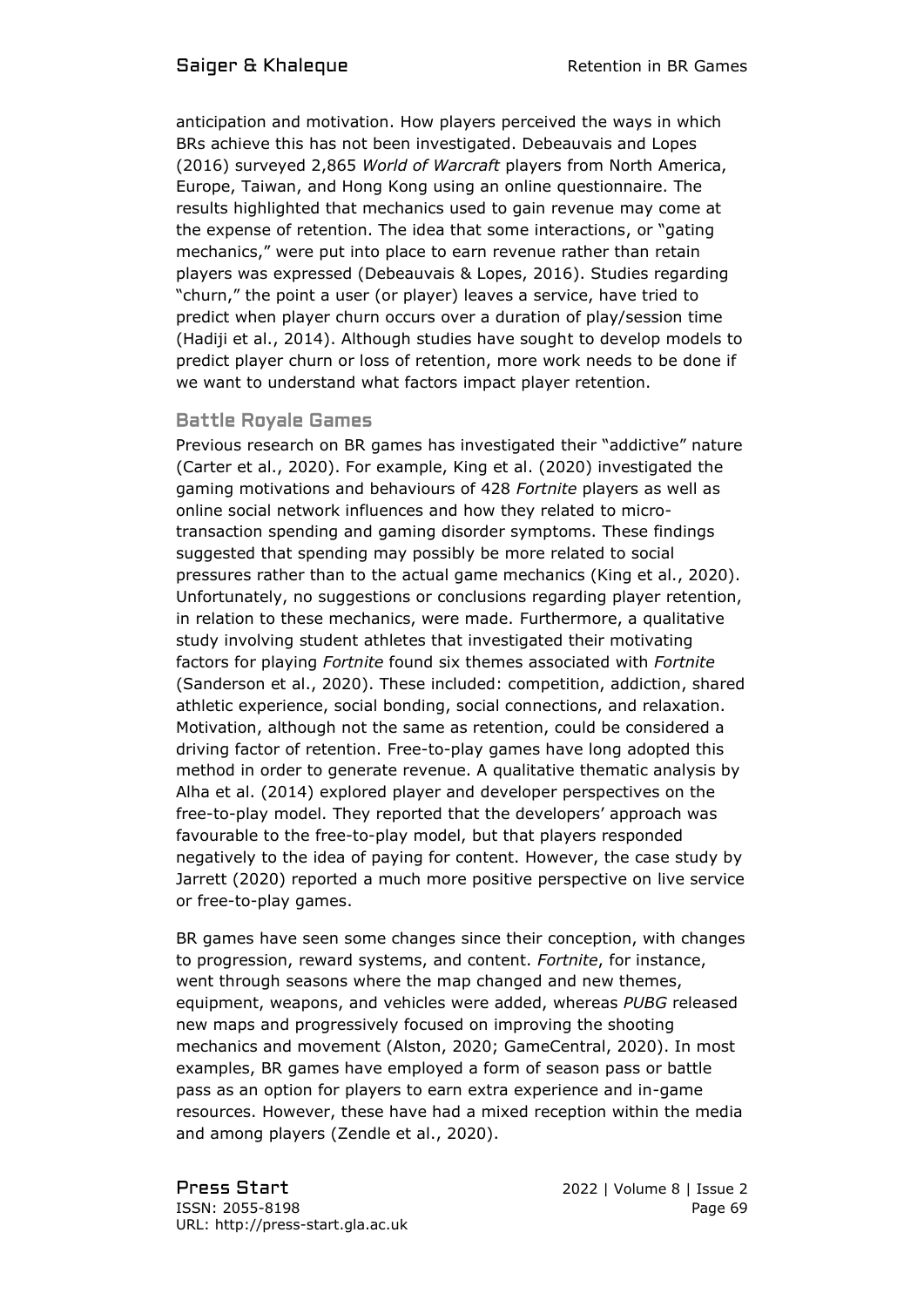# Method

The objective of this study was to investigate the factors that cause retention in BR games. Through semi-structured interviews, participants were asked what factors players perceived to affect retention in BR games. These interviews allowed for open-ended questions, where participants were encouraged to detail their experiences and thoughts. Interviews were recorded, and participants' personal information was anonymised to adhere to the University of York code of practice and principles for good ethical governance. These interviews were then transcribed for analysis.

#### Design

The study design was qualitative in nature, since the lack of background suggested a gap in knowledge surrounding what factors may affect player retention in BR games. Interviews were conducted remotely from November to December 2020 due to COVID-19 restrictions. Remote interviews allowed for a wider sampling of participants within the United Kingdom and allowed for participants to talk about their experiences in an ecological setting (i.e., at home, where they would play these games). The remote interviews were conducted via Discord, Zoom, or Messenger. Ethics approval was submitted and approved in line with the guidelines of the University of York with minimal risks to both participants and researchers.

### Participants

A total of 11 participants were recruited through social media advertising and opportunistic sampling. The circulated posts stated: "Looking for #BattleRoyale UK players, if you can spare a maximum of [a] half hour it would assist with a research study. Reply if you are interested." The participant information sheet was attached so that prospective participants would understand what may be asked.

Hagaman and Wutich (2016) suggested that saturation of common themes usually occurred within 16 interviews and that the top themes could be identified in as few as three to five interviews. As this was an investigation into players' perceptions of retention, the aim was to capture as many interviews as possible in the allowed time. After nine days of recruitment, a resulting 11 interviews were captured. The mean average length of interviews was 13 minutes. The shortest interview lasted just over 8 minutes, and the longest interview was nearly 22 minutes.

Participants were asked to complete the consent form, and upon completion an interview date was arranged. In the beginning of each interview, the consent form and summary were again used to ensure the participants were comfortable with what was being asked. Participants were asked their age, ethnicity, and socioeconomic status to capture a wider background of players.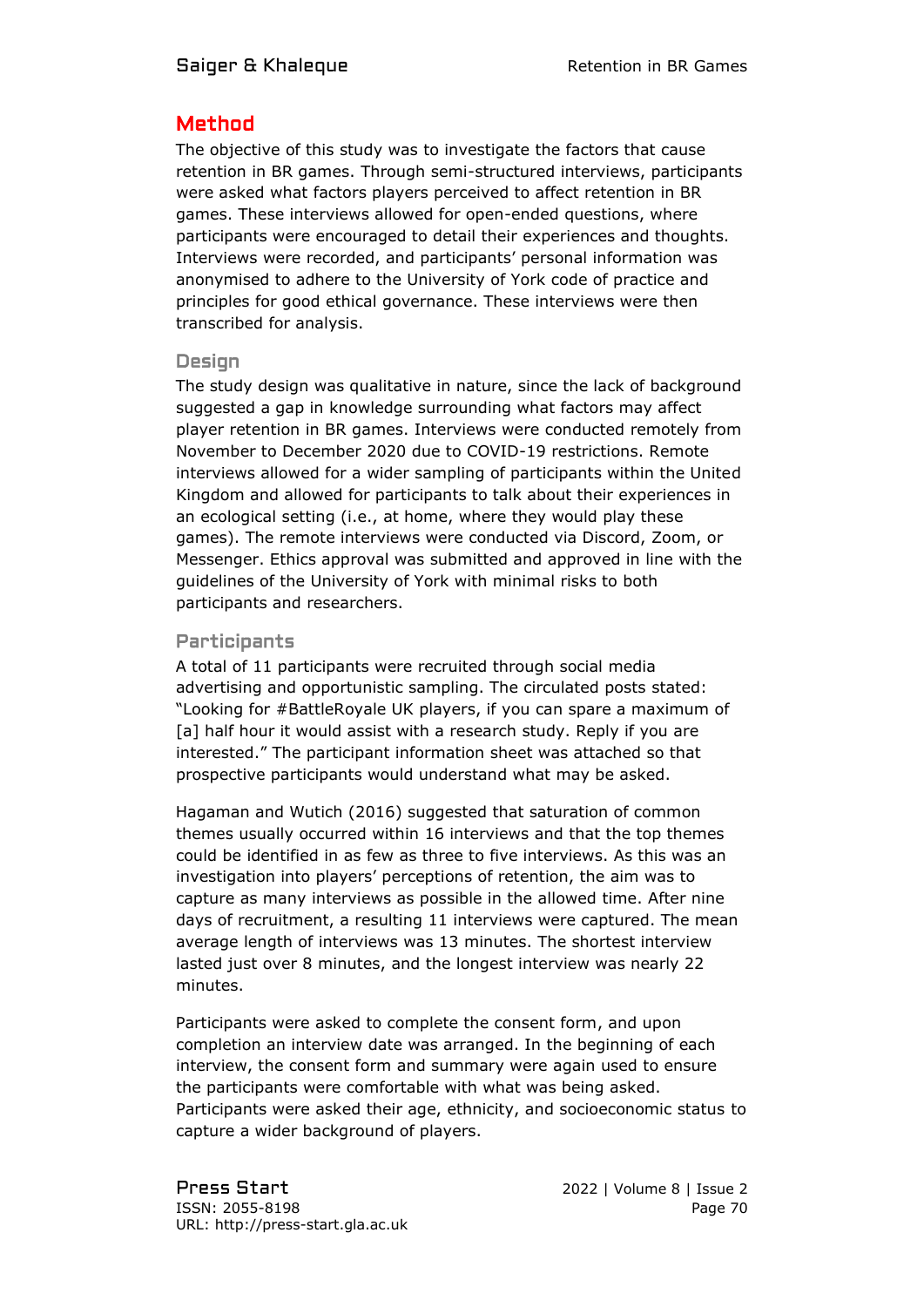#### Procedure

The interview process was adapted from Cote and Raz (2015), who detailed a semi-structured approach to interviewing participants on games. Warm-up questions, such as what BR games they were playing and what they liked about them, were intended to ease the participants into a comfortable setting. This was done so that when the substantive questions were asked, participants would be more open with their answers. The warm-up questions were included as part of the data collection, as, in some cases, they addressed the substantive questions, and participants were encouraged to carry on with their thoughts. Substantive questions were framed with the purpose of directly understanding what mechanics or dynamics resulted in player retention but were also positioned with follow-up questions to explore any points of interest made by participants.

### Coding

A qualitative thematic analysis was carried out on the transcribed interviews. The analysis process was inductive (formalising theory from the data) and semantic, wherein data-derived code provided a succinct summary (Braun & Clarke, 2013). The following process was adhered to for qualitative thematic analysis of the transcribed interviews as detailed by Creswell and Creswell (2018): The interviews were carried out remotely by both researchers using the same interview script to generate codes and themes, after which both researchers came together and shared the results of their coding. Similar themes were checked for agreement in the codes. After discussion and deliberation, a single set of themes was selected.

# Results

After all interviews were conducted and data were coded, seven main themes were identified. These themes consisted of (1) draw of new content; (2) reward systems; (3) mechanics and actions of BR; (4) social dynamics; (5) mastery; (6) aesthetic preference; and (7) unique selling points.

#### Draw of New Content

A significant theme identified from the sample was the draw of new content as a factor of retention. This theme encompassed codes where participants suggested how new content, characters, maps, and events impacted retention in BR games. In addition, this category encompassed seasonal updates and gameplay updates. For example, two participants expressed how content releases and general content updates were a large draw for them:

P11: "Well if they keep going with their regular content releases, I think I would be playing *Apex Legends* for a lot more time, yeah."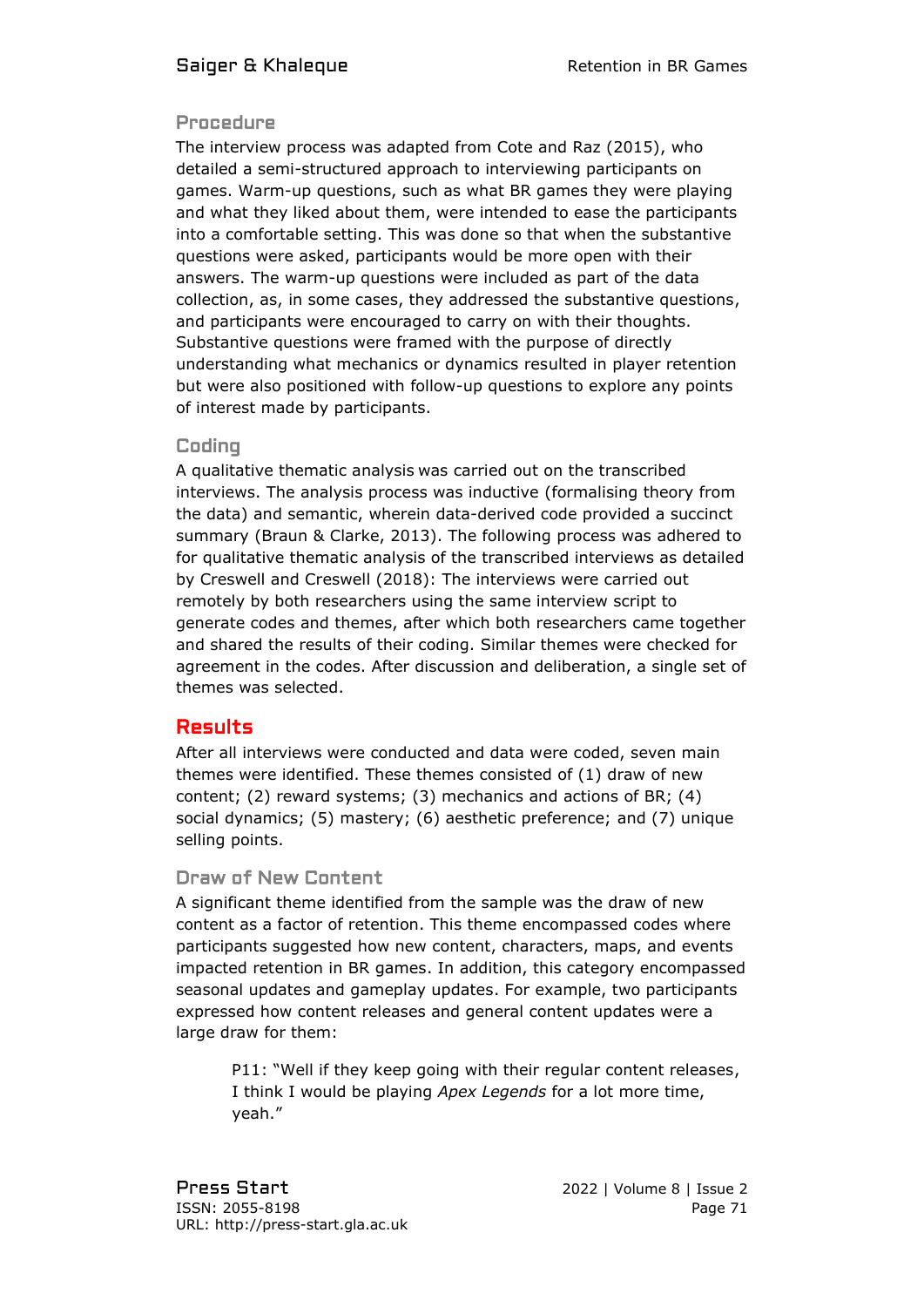P3: "The idea of new content brings a lot more to it. So, if new levels dropped, or like certain new characters, it can certainly give you more of an appeal to literally come back [and] spend more time investment to earn those new things."

Participants further suggested that when new content like maps and characters were added, they offered something new to explore when returning to BR games:

> Interviewer: "Any reasons why you came back to them [BR games]?"

> P9: "There'll be new characters in your items, new skills, or something to explore."

Similarly, a code was used to label when new content raised participants' interest in returning to BR games:

> P2: "I've had a look at the new content online if it's piqued my interest."

Another participant suggested that new content releases would push them to investigate them before playing:

> P5: "I'll check it out at the start of release, so if they're announcing it on their pages or when I load up the game, if I'm seeing something like 'on such-and-such a day we're [developer announcing new content] going to be doing' this I'll wait around and go to see what that's like."

As mentioned, other codes within this theme were the seasonal and gameplay updates. Participants expressed interest in continued play or returning to a BR game once updates had been made, whether these were related to new content or gameplay updates:

P3: "They've kept up to date with new seasonal stuff and they've just added a little bit to keep coming back."

When asked what prompted them to come back to a BR game, specifically *PUBG*, the same participant answered:

> P3: "Updates [to] certain features [that] were broken in it [referring to bugs and balance in weapon strengths] and just kind of made it about, more smooth, more streamlined, and quite more of an enjoyable experience."

The other predominant code encapsulated by this theme was that vehicles, items, and weapon changes or additions were a factor for retention. These changes suggested new ways to play:

> P1: "New vehicles, new ways of playing, so . . . in general, it's just, it's new upgrades, whether it be weapons or it'll be vehicles

Press Start 2022 | Volume 8 | Issue 2 ISSN: 2055-8198 Page 72 URL: http://press-start.gla.ac.uk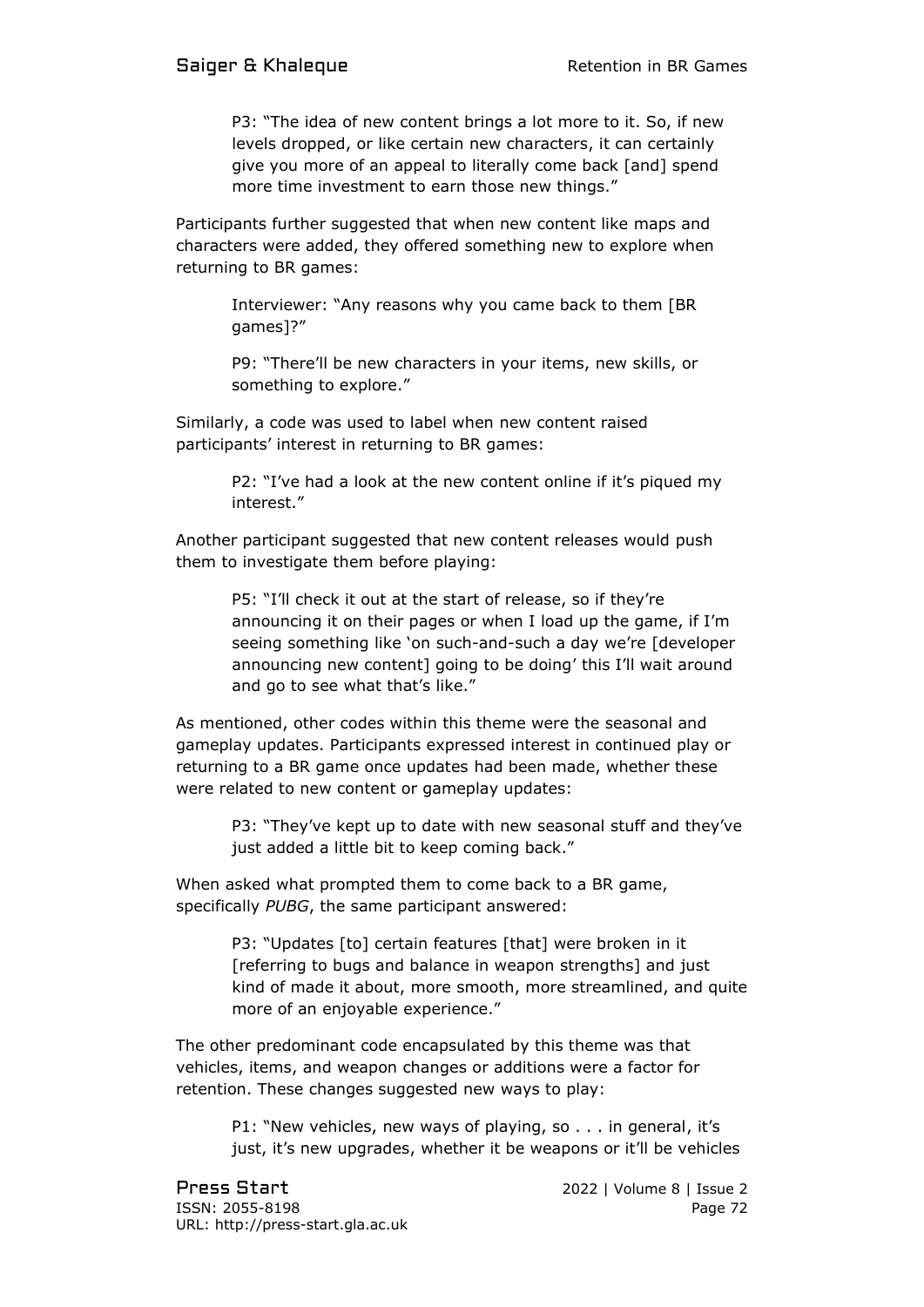so there'll be POIs [points of interest], like different areas that they've added or taken out and it's so fresh."

Coding identified that participants expressed "liking the idea of change" as it presented a "level playing field" and "something new to learn." Finally, an unexpected code of interest within the "draw of new content" category was "nostalgia," where participants mentioned that seeing "old maps" or earning specific skins were perhaps a factor in retention:

P1: "As I said, there's the old map (rumoured) but maybe that's just me being nostalgic, could be nice to come back."

#### Reward Systems

Some of the participants of this study came back to play BR games and seemed to view reward systems as fairly crucial in their perception of retention. However, a few stated that they were indifferent towards the mechanics that this theme encompassed. The following theme captured the participants' perceptions towards in-game reward systems and challenges, and the impact on retention. These include daily challenges, battle passes, and items unlocked via player progression. Many participants noted that daily challenges in particular were a motivating factor in playing BR games; this is due to the way daily challenges fed into player progression:

P10: "I was a bit motivated with them . . . [I] wanted to try and get as much XP [experience points] as possible just to rank up as much as possible."

Another participant expressed how they found themselves "logging in daily" to complete the challenges. They suggested that the linked reward system of daily challenges and the battle pass influenced them to come back to the game:

P5: "The daily challenges relate to the battle pass on top of that one there being, that, I've got something that I can focus on for the first few games and that almost warms me up to the game. It also gives us, like, different ways of playing because it'll ask you to play certain characters, certain weapons go to certain locations, and it keeps the game fresh if they're done correctly."

Mechanics and Actions of BR: "The Bread and Butter" Perhaps the most common theme discussed were the mechanics and actions of BR games. Choi and Kim (2018) identified specific features of BR games where the final goal is survival to last-man standing, which include actions for the player such as movement, searching for opponents, shooting, farming and use of items, exploration, elimination, and controlling vehicles. These features helped identify codes in the participant transcription. In addition, other codes were identified, such as world design, balance, and survival mechanics. The theme of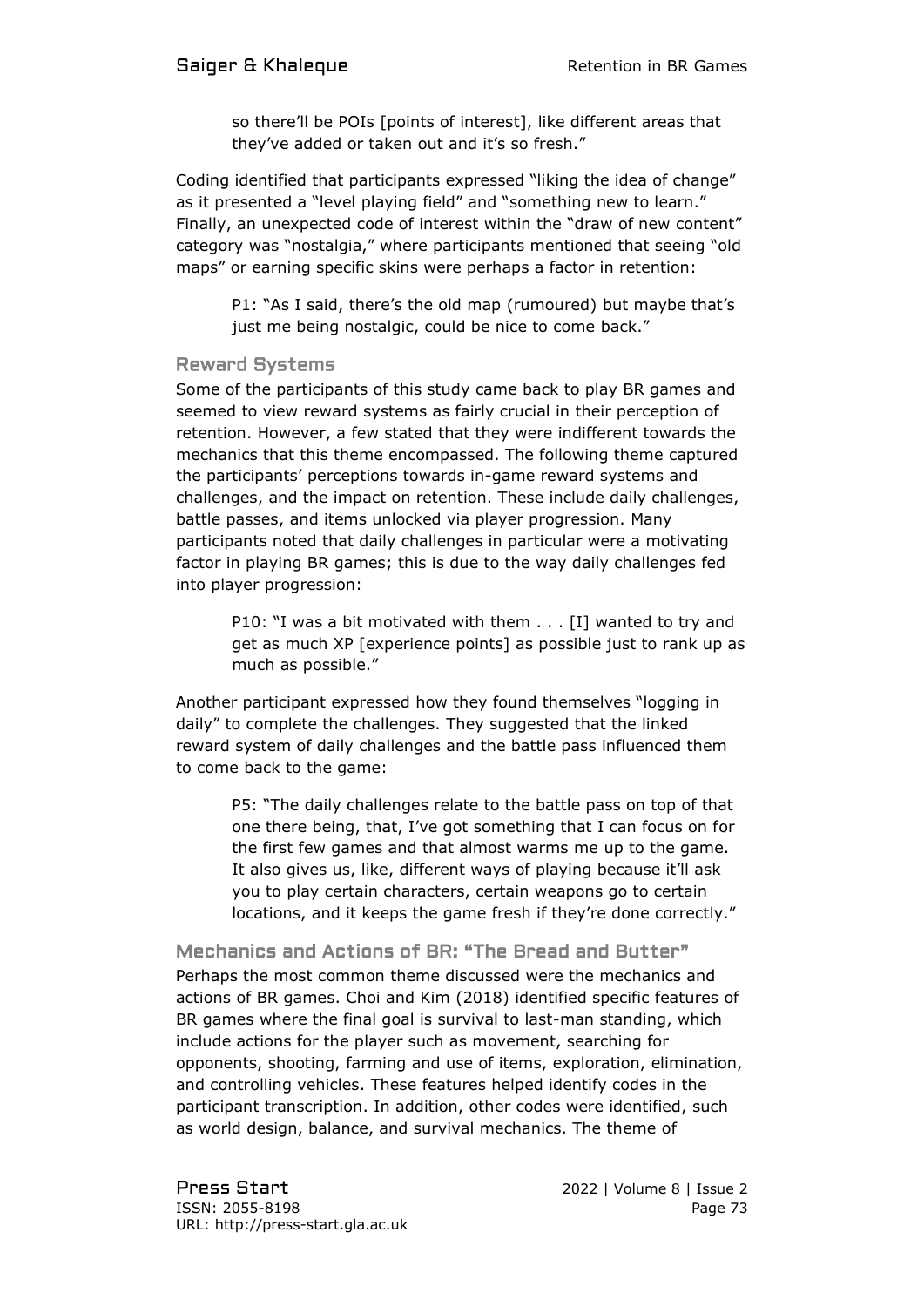"mechanics and actions" suggested that participants found core gameplay mechanics and actions contributed to their perceived retention:

> P5: "They've changed the rank system a little bit for us, given more ranks and changed a couple of the issues that we had with cheaters."

Conversely, another participant made a comment towards how BR games are only skill-based, which make them feel more balanced:

> P3: "Lots of games where the more time you invest into it gives you a slight or major advantage so you can unlock high tier guns, or give you advantages over players whereas . . . the BR style games [are] all kind of skill based, so there's not really anything you can get to give you an advantage over another player, so from playing it from day one you've got just as much of a chance as we've been playing it for months and months on end."

When participants were asked what parts of BR games brought them back to play, the code "shooting mechanics" was identified across eight participants. This code was used in instances where the participant mentioned the importance of shooting mechanics to the general gameplay of BR games and how it factored into them continuing to play:

Interviewer: "So, the shooting mechanics are the main kind of focus for what draws you to a Battle Royale?"

P2: "For me, yeah, I would probably say that."

When another participant was asked to expand on their comments regarding movement and shooting mechanics, their response was:

> P3: "I think it should be like a very smooth action because it's basically the bread and butter of the game."

Also identified was the "movement mechanics" code. With only a handful of instances across three participants, it was suggested that the fastpaced action and movement of specific BR games was a particular draw:

P11: "*Apex Legends* is really fast paced and keeps you moving around a lot and has like these really like adrenaline rush kind of moments that I really enjoy, so it's really, despite them being very similar games in certain aspects, they are various different draws for me per game."

Another participant suggested how intuitive the movement controls were:

> P9: "Whereas . . . [in] *Apex Legends* there's nothing for me to re-learn; I've already got the information there is, it doesn't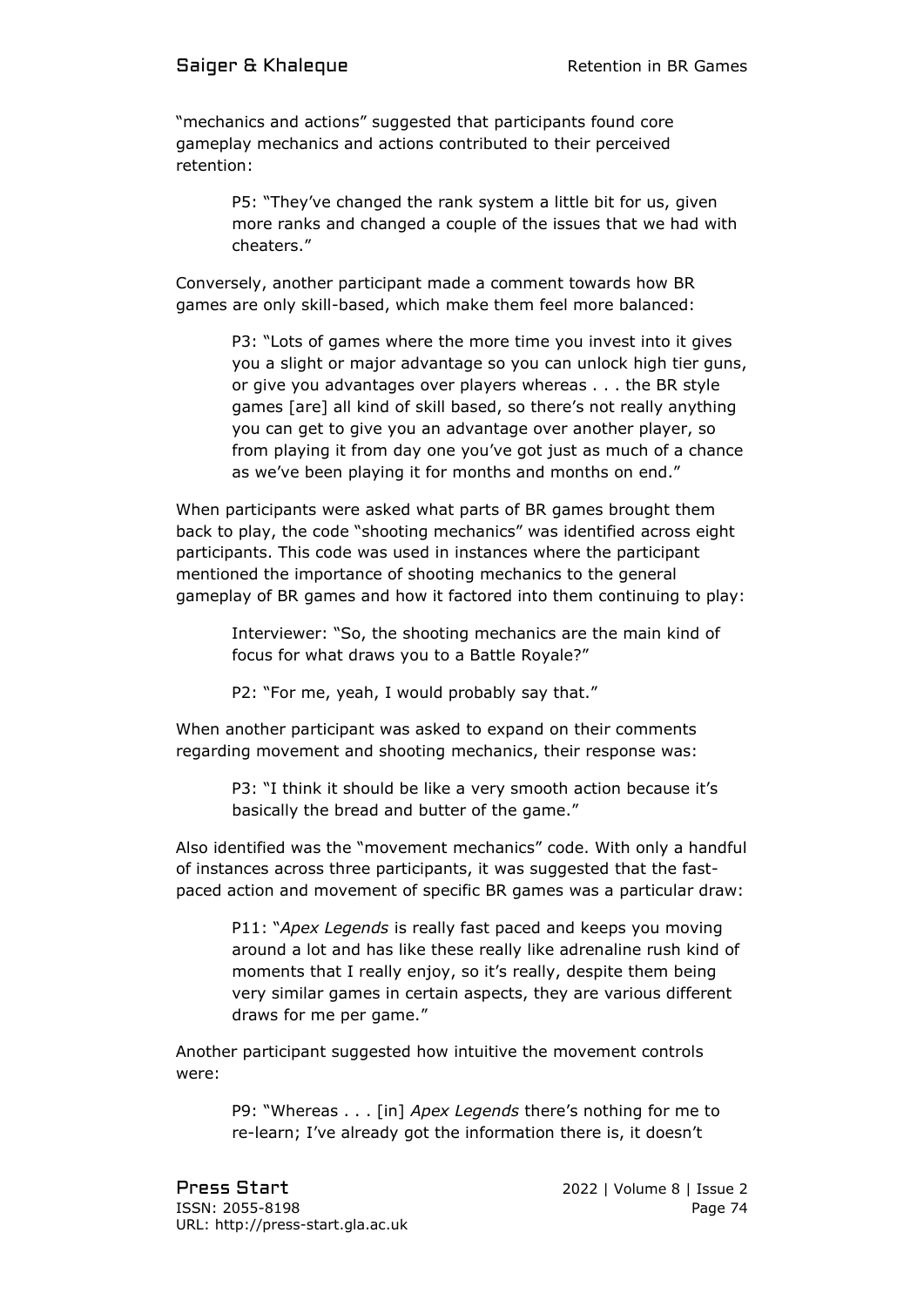change that drastically and it's not as convoluted, in terms of its control mechanics."

Another code assigned was "survival mechanics." Survival mechanics encompassed the looting, survival, and collection part of BR games. Two participants mentioned that survival elements were a draw for them:

P7: "PUBG is more a survival game, so it's land, pickup stuff . . . I think as you progress there's more chance of getting better items."

P5: "That's what draws us to a Battle Royale games, it's that survival instinct . . . in a game."

An interesting code that surfaced was identified among two participants. They described playing from game-to-game as having a "nice flow":

P1: "It's easy to just ready up onto the next one then you know within a few minutes you forgot about that last game and [you're now] in a new one and so I like how flawless or, not flawless, like flow-y, I guess is the word, maybe like how easy it is to flow from like game to game to game to keep playing."

These factors of mechanics and actions of BR games suggested that the core gameplay factors were strong perceptions for why players kept playing BR games.

#### Social Dynamics

Social dynamics refer to playing with friends, making friends over games, and developing communities. Not surprisingly, there were a number of participants who expressed that their main reason for returning to BR games was due to social interactions with friends. A broad range of codes related to social dynamics were included in this theme. For example, four participants expressed that playing with friends was a large part of why they kept playing BR games. One participant was almost entirely motivated by social dynamics:

Interviewer: "Was there anything else that you'd like to add regarding BRs, like what features keep you playing or any reasons that keep you playing?"

P2: "Not really, like I said before I just enjoy playing with friends."

Not only were some participants playing BR games just to speak with friends, some were also influenced to come back and play due to friends convincing or "hyping" up BR games. Additional social interaction themes were identified where participants were retained due to the influence of friends: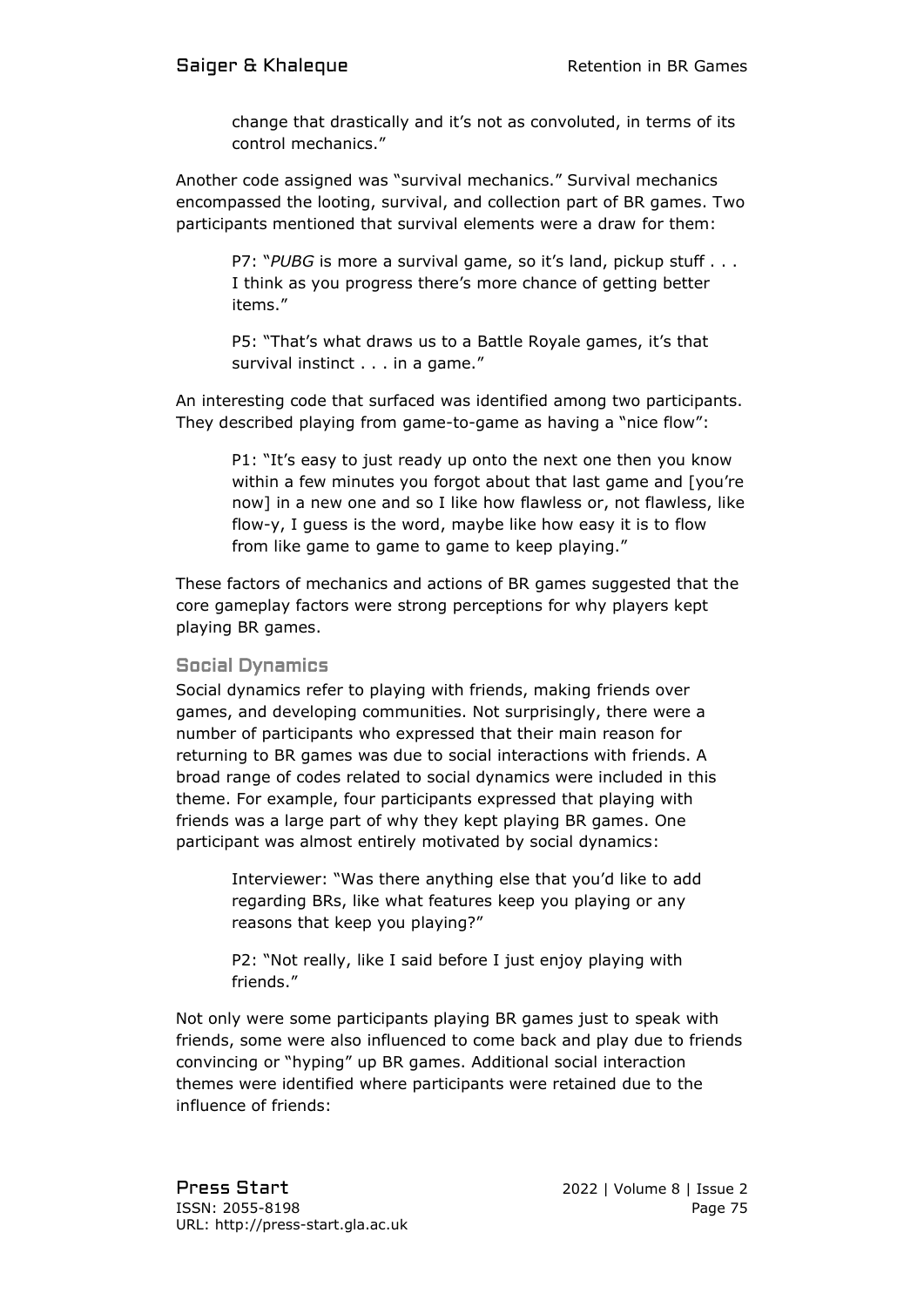Interviewer: "What other Battle Royale games have you played, or have you gone back and played?"

P9: "Like my friends really enjoy it so if they're playing a game and they ask me to kind of join in I might do so."

Other participants echoed that their reason for retention was playing with friends:

> P7: "[*Call of Duty*] *Warzone* . . . it's more being and playing online with friends."

P8: "I think it's more fun to play together only because you can do more with friends."

Mastery

Coding of the interviews revealed that individuals in the sample were motivated to play BR games as they wanted to "learn strategy" or "earn more wins." Participants indicated that they returned to BR games in order to progress themselves as much as possible:

Interviewer: "So, it's like it's an important factor for you is mastering the Battle Royale games?"

P1: "Yeah, I would agree with that."

In addition, the theme of mastery reflected the urge to win and be the "last man standing":

P4: "To win is absolutely incredible; the more wins you get the more, the more you enjoy it."

A predominant code within mastery was the recurring idea of learning strategy with BR games. A number of participants specifically stated that the element of strategy or tactics was a draw to them:

P5: "With *Valorant* and *PUBG* and *Apex* and what keeps bringing you back to those games, with those kinds of games it's trying to learn strategies."

P4: "When you come off the plane and go wherever you want which adds an element of strategy to it."

The element of strategic choice in BR games suggested that player retention was impacted by the choices that players can make and the freedom they experience. Another code within mastery was labelled as "likes to be good at Battle Royales," which was a recurring theme across three of the participants. Each participant had expressed that they wanted to improve or "be the best" in some manner:

P5: "Trying to improve myself, trying to get KD [kill to death ratio], like seeing the stat gain, and it's just a comfortable way of

Press Start 2022 | Volume 8 | Issue 2 ISSN: 2055-8198 Page 76 URL: http://press-start.gla.ac.uk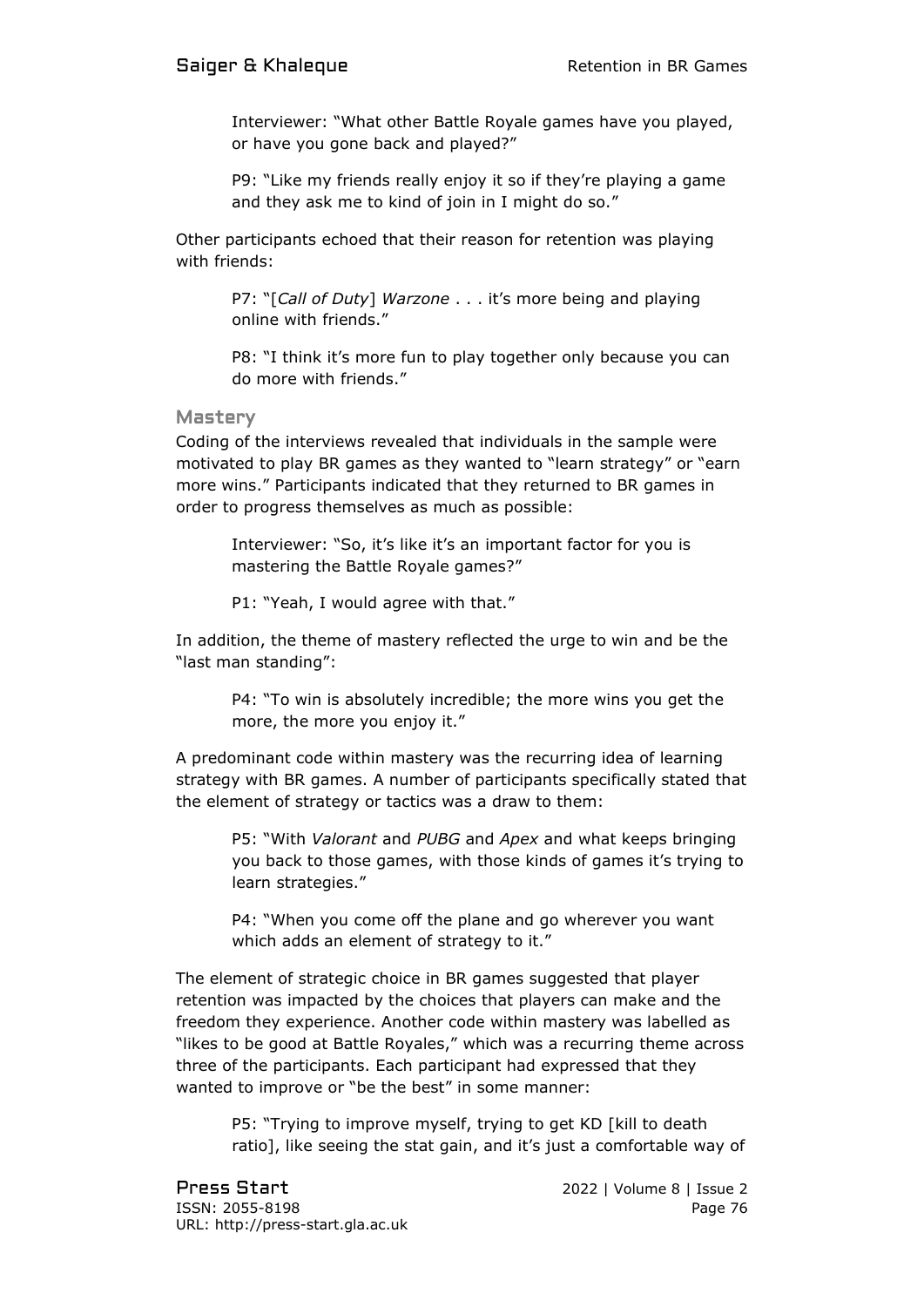playing; it's something that I've grown to know more than any other genre."

P1: "*Fortnite*, I probably get too involved like, . . . I don't like just being quite average. I like to be really good at something and then when I play it, I just get . . . I don't know . . . I try a bit too hard."

P3: "I like to try hard, kind of, focused on a way to be the best."

#### Aesthetic Preference

Aesthetic preference referred to the participants' preferences for the visual style of the game, in addition to their preferences for certain perceived experiences, such as unpredictability and realism. Several participants noted this was a factor in the BR games they had played. For example, participants suggested that the realism of the shooting mechanics and the realism of general gameplay was a large contributing factor to them to play BR games.

Player character customisation was stated to be one reason why a participant kept coming back to a BR game. The codes: "customisation" and "character mechanics" were found in several statements over multiple participants. This indicated that customisation was also a factor in player retention among the sample.

#### Unique Selling Points

Unique Selling Points (USPs) refer to the individual mechanics or systems that a BR game may introduce that differentiate it from other BR games (e.g., the building mechanic in *Fortnite* or the character selection in *Apex Legends*). These mechanics and dynamics were individual to each participant's perception of a game and, therefore, were not included as part of the wider mechanics and actions in BR theme. USP codes were highlighted when a participant suggested a specific mechanic or system factored into their retention. Several codes highlighted that character mechanics that were unique to each game were reacted to in a positive manner. However, some of these factors were reacted to in a negative manner. One participant, after being asked why they would play by themselves, stated:

P9: "Now [I] have to think about which character am I picking and what is their skill set."

The tone of P9 suggested that picking characters based on skill set was a potential frustration when they are playing by themselves, as they need to consider what character will benefit their solo play. Furthermore, when this participant was asked if character choice is what kept bringing them back to BR games (*Apex Legends* specifically), they responded: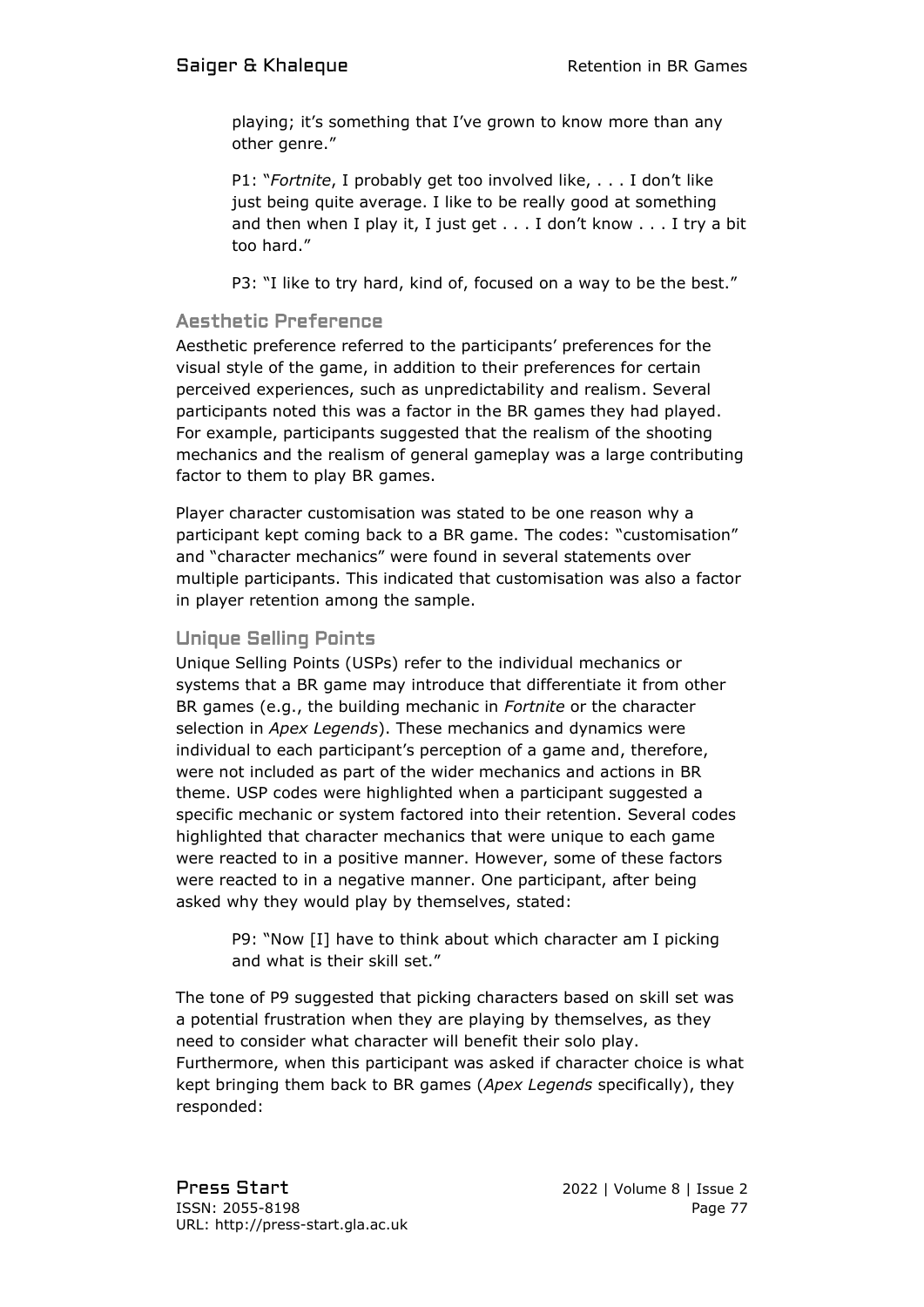P9: "Yes, yeah, definitely it's a strategy . . . and just the characters are pretty cool themselves; they've got cool designs."

Therefore, there may be a conflict in character choice in BR games, where they introduce a new strategy to the game but present considerations for how a character's skill set may impact their game. There was disparity amongst participants regarding the building mechanic in *Fortnite*. Some participants enjoyed the creativity offered by this mechanic, but others were disappointed:

> P2: "How it required it, in terms of *Fortnite* if you could build better you seem to win more, which I don't particularly find enjoyable in a BR."

### **Discussion**

This study captured 11 semi-structured interviews and applied a thematic analysis approach to investigate what factors of retention were perceived by players in BR games. The results suggest there are multiple factors that affect participants' retention in BR games. Firstly, participants mentioned that updates in terms of balancing, new items, and mechanics adjustments were welcomed and that these updates and fixes were a draw of new content to return to BR games. In addition, it is suggested that the mechanics and actions in BR games are important for retention. The mechanics and actions detailed by Choi and Kim (2018) were discussed by participants as important factors in retention as they were strongly described as "the bread and butter" of these games. Interestingly, Choi and Kim reported the mechanic of a closing play area as a defining part of BR games, but none of the participants sampled described any urgency or commented on the shrinking play area. On the other hand, balance and the "flowy" nature of moving game-to-game was not a factor in Choi and Kim's work. The frequency of codes associated with the mechanics and actions of BR theme suggests the factors that define a BR game are a contributing factor to retention.

Consequently, the mechanics and actions identified in BR games may extend to other genres in live services games such as MOBAs or mobile games. For example, Legner et al. (2019) discussed the game mechanics for user retention in mobile games. They suggested the top 10 (current) mobile games shared mechanics such as levelling, quests, resources, item acquisition, gifts, rewards and content unlocking. These games varied in genre, with puzzle, strategy, and simulation to name a few (Legner et al. 2019). These mechanics identified by Legner et al. share similarities in item acquisition and potentially crossover with reward systems with mechanics such as levelling, quests, and rewards. In another instance, Strååt and Verhagen (2018) explored retention in *Tom Clancy's The Division* (Massive Entertainment, 2016) through a longitudinal study where participants stated a disconnect between the actions performed in game play and the setting of the game. The

Press Start 2022 | Volume 8 | Issue 2 ISSN: 2055-8198 Page 78 URL: http://press-start.gla.ac.uk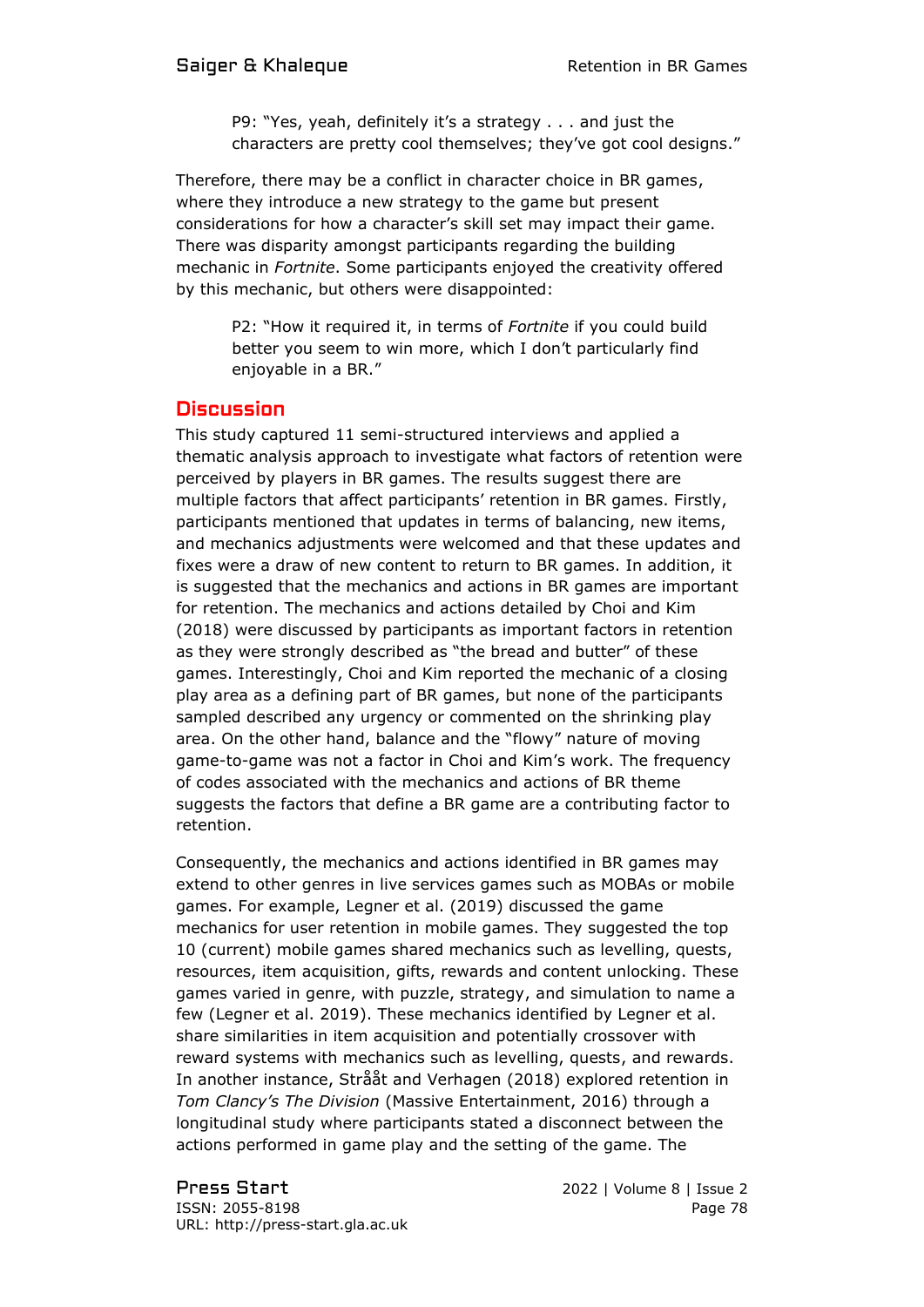participants stated the lack of realism in combat "broke" the suspension of disbelief. Strååt and Verhagen's observations relate to the "realism" that was echoed by the participants in this study. Therefore, in the wider literature there could be a connection between mechanics and actions and the intended setting. In addition, the overlap between rewards and item acquisition/collecting could suggest that these mechanics impact a wide genre of games.

Although this research cannot provide strong evidence of a potential relationship between the mechanics and actions of BR games and the draw of new content, the sample suggested some association between the two themes. Previously, Alha et al. (2014) had reported negative responses from players in regard to free-to-play models and subscriptions. Nonetheless, participants in the aforementioned study who played free-to-play BR games generally responded positively to season/battle passes. One participant in particular mentioned they were looking forward to *Fortnite*'s move to a subscription model. These observations relate to Jarrett's (2020) case study, where participants did not mind supporting free-to-play games and compared paying for passes/content to a television subscription. In relation to season/battle passes, Petrovskaya and Zendle (2020) discussed the prevalence and attitudes of *DOTA 2*, where they reported that despite the rising profitability, it had minimal effect on player uptake. In addition, their findings indicated complex player attitudes, similar to the disparity in our study. For example, where some were positive towards the rewards and additional features of the battle pass, others perceived the battle pass as elitism where the rewards were "out of reach" (Petrovskaya & Zendle, 2020). From the sample interviewed, new content was described by players as a way to keep their chosen BR games "fresh," adding elements of uncertainty which created a "level playing field" (Jarrett, 2020).

Furthermore, the theme of reward systems could be suggested as a related item to the draw of new content. Rewards and challenges were received with mixed opinions. Some participants indicated that challenges and rewards created a "warm-up" to their games and in some cases provided "a different way to play." Another study has also suggested that achievement and social dynamics were factors in retention for other genres (Park et al., 2018).

An expected code/theme was social dynamics, as identified in the transcripts. Eight participants stated that a main factor for retention in BR games was the ability to play with friends. Social dynamics link back to the need for relatedness in self-determination theory (Ryan et al., 2006). These social dynamics, friendships, and communities that develop through playing BR games echo the findings for other genres, like MMO games (Jia et al., 2015; Muntner, 2016). A study by Sanderson et al. (2020) reported social bonding within their sample, and the same could be said of the sample interviewed in this study.

Press Start 2022 | Volume 8 | Issue 2 ISSN: 2055-8198 Page 79 URL: http://press-start.gla.ac.uk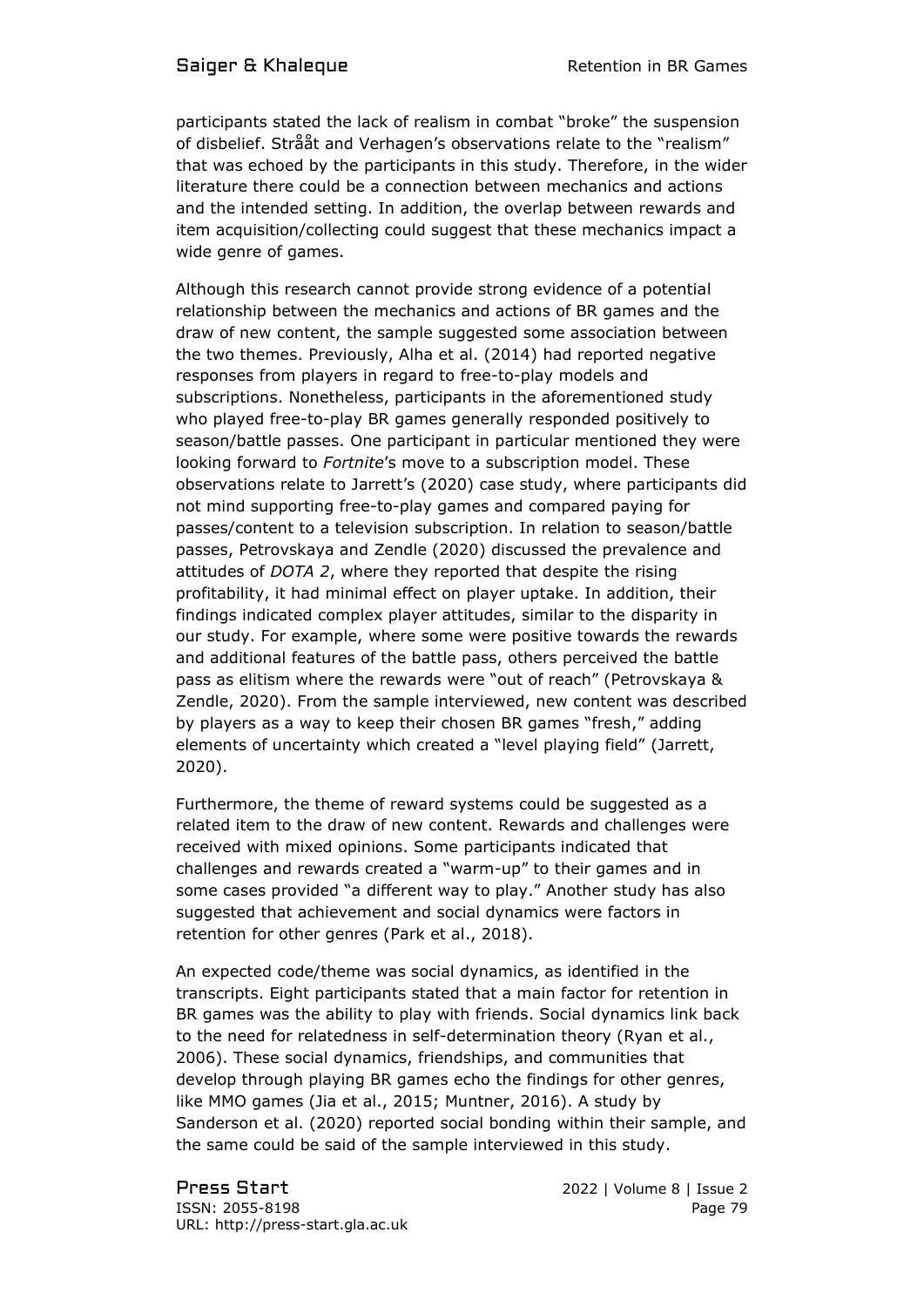Moreover, the theme of social dynamics echoes the findings in the data by Jia et al. (2015), who found that "rich social relationships emerge and can be used to improve gaming services such as match recommendation and game population retention" (p. 2). In our study, participants leaned heavily into playing with friends as an important factor. However, few of them discussed the systems that afforded the social interactions. Game-chat, ping systems, emotes, and squad systems are various systems BR games share in some aspect to help players communicate in-game. It could be that our participants did not mention these systems due to the expectation that these systems are in place in the majority of BR games and other multiplayer shooter games. Further study could explore the impact of these systems on social dynamics or whether it is purely the social aspect of playing with friends that is important.

Ryan et al. (2006) reported on the motivational pull of video games using self-determination theory. In their study, they theorised that factors like autonomy, competence, related enjoyment, and futuregameplay affected player motivation. In our study, mastery was identified as a theme for some individuals who expressed notions of mastery over a game, which could suggest coherence with the findings of Ryan et al. However, mastery was not mentioned very much by participants, which may be due to the steps game developers take in designing tutorials, training missions, incremental goals, and levelling. It may also be that participants struggle to articulate their mastery, or if they are even aware of their mastery improving over time. The participants that did mention mastery codes alluded to "learning a strategy" or "improving" their score or kill to death ratio.

Both USP and aesthetic preferences were the themes least mentioned by participants. It appeared that USP was a defining characteristic that affected individual preferences on BR games. For example, some really liked the building mechanics of *Fortnite*, whereas others did not like them at all. Aesthetic preference emerged from participants describing BR games in terms of "realism" or the customisation options, both of which are individual to specific BR games.

In summary, social dynamics and mastery present external factors for player retention that require further exploration. Both social dynamics and mastery may be impacted by game development in designing systems of increasing challenge and multiplayer features. Additionally, players' literacy of mastery may be a reason why some participants struggled to articulate factors of retention. Further research could consider upskilling and training participants in game design aspects, where concepts of mastery are defined and explained so that participants are more informed of what aspects impact retention. In addition, we cannot suggest that USP and aesthetic preference impacted retention as these appeared to be subjective to each participant. However, we can suggest from our study that the mechanics and actions

Press Start 2022 | Volume 8 | Issue 2 ISSN: 2055-8198 Page 80 URL: http://press-start.gla.ac.uk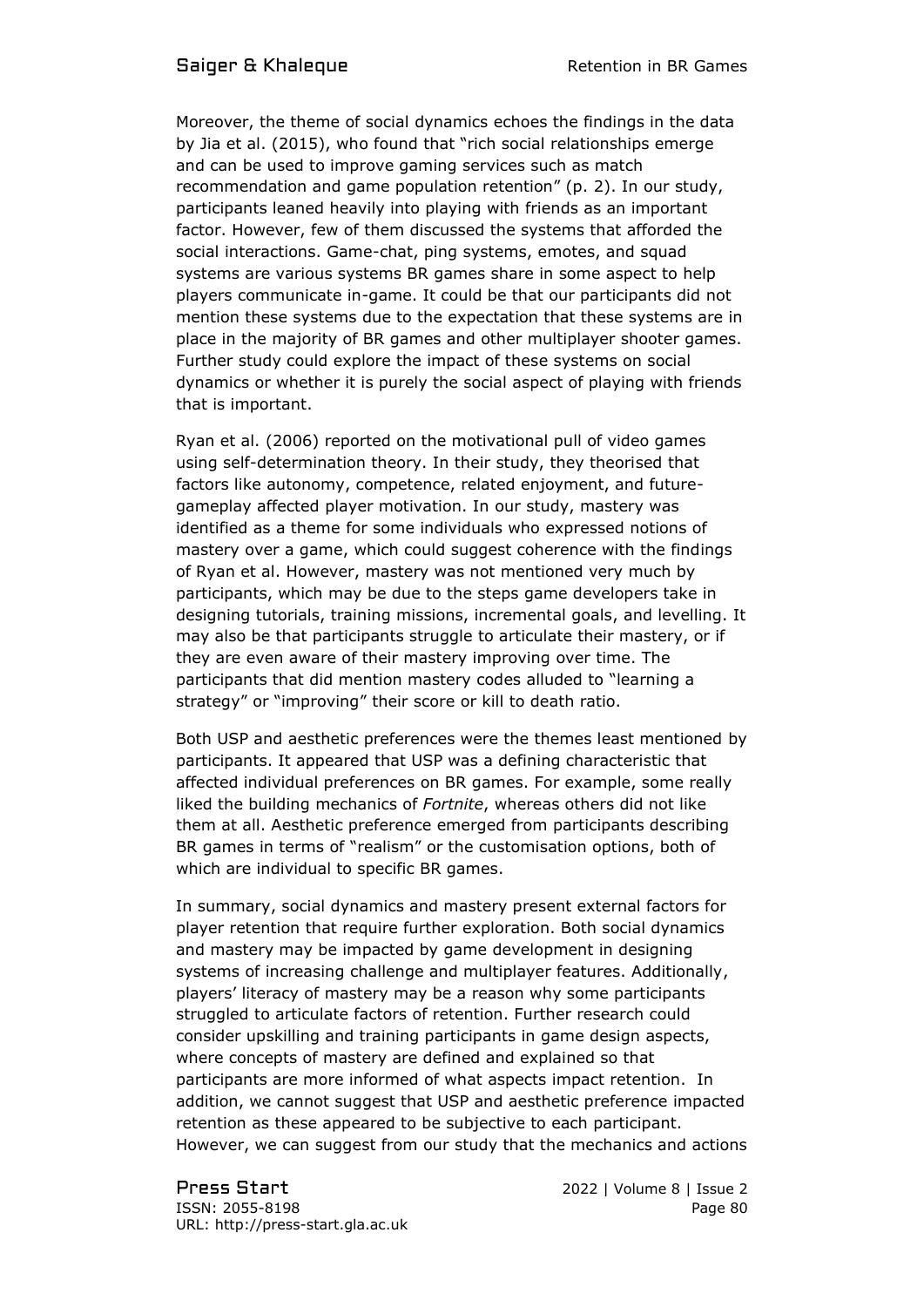of BR games, draw of new content, and reward systems could impact player retention—the latter two of which could be impacted by esports, streaming, marketing, and community management.

# **Conclusion**

This study identified several common themes in relation to player perception of retention in BR games, spanning across multiple participants who play these types of games regularly. To the researchers' knowledge, only a few other researchers have examined the topic of retention in live service games, specifically in BR games (e.g., Lin et al., 2021; Lovell, 2018). The implications surrounding the draw of new content presented a plausible suggestion as to why players are retained in their chosen BR game. With the development of live service games and "roadmaps" for future additions to these games, this theme could have research implications for the marketing of live service games. The interest associated with the draw of new content suggested a clear relationship between new game content and what players perceive as methods of retention in the results of this study.

Social dynamics, as stated by Park et al. (2018), also appeared to have a strong relationship with what players perceive as methods of retention. Existing literature has already explored the toxicity in multiplayer games and their social impact on education and mental health (Romo Flores, 2020). The perception of mastery seemed to have some relation with player retention. Participants expressed notions of mastery and competence when describing what factors resulted in retention. As previously mentioned, this theme resonates with the literature surrounding self-determination theory (Ryan et al., 2006). In addition, aesthetic preference seemed to be related with initial player attraction, as well as with player retention. It is difficult to suggest how this theme may have any relation to what players perceive as methods of retention, as this seems dependent on the individual game.

Arguably the most important concept, mechanics and actions of BR games have a clear relationship with what players perceive as methods of retention, though subjective preferences in mechanics and actions were present. It was difficult to pinpoint which aspects of the mechanics and actions were perceived as player retention factors due to ambiguities in the participants' statements. Participants were frequently uncertain in their answers and some participants struggled to articulate what factors impacted retention.

# Limitations

These results only offer a suggestion for different themes that players may perceive as methods of retention in BR games. There are several limitations that prevent this study from making broadly generalisable claims. Further investigations to improve generalisability could explore a longitudinal study with diaries of what games were played and what factors kept players engaged.

Press Start 2022 | Volume 8 | Issue 2 ISSN: 2055-8198 Page 81 URL: http://press-start.gla.ac.uk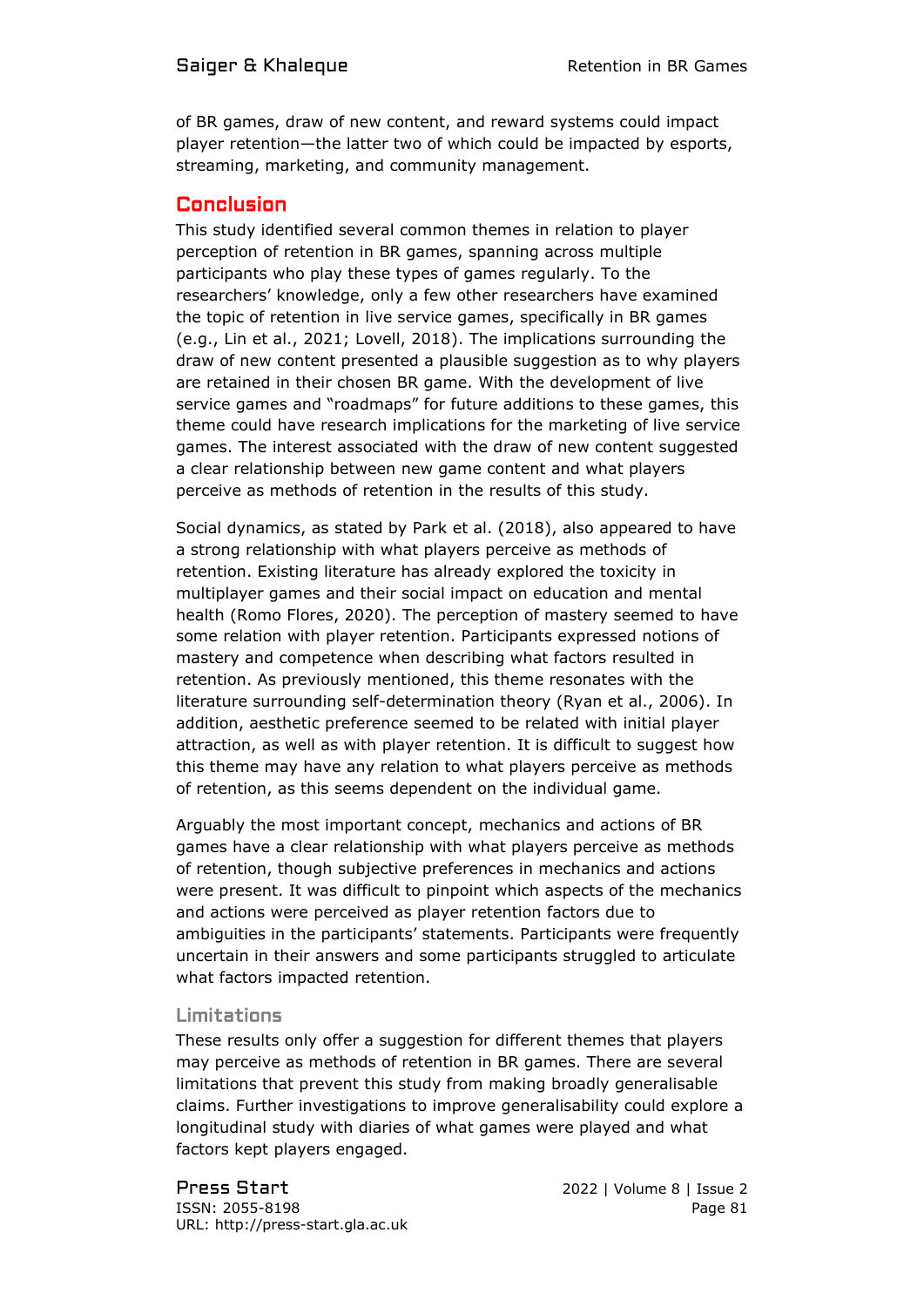#### Saiger & Khaleque **Retention** in BR Games

This study represented a particular sample in terms of location (United Kingdom), gender, ethnicity, and age. Therefore, it explored only a handful of views towards player retention in BR games. For these reasons, no claims are made about reliability in the statistical sense. In addition, due to the relative cultural homogeneity of the research sample (most participants being culturally British), the themes identified here may not be generalisable for perceived player retention methods for BR players from other cultures.

There is also not enough evidence to determine if these themes are generalisable to all BR games. As discussed within the USP theme, there are subtle differences between BR games which result in different perceptions. Further research is suggested to include the testing of these themes in relation to specific, individual BR games, as this study covers a broad range, such as *Call of Duty: Warzone* (Infinity Ward, 2020), *Fortnite*, *Hunt: Showdown* (Crytek, 2019), *PUBG*, and *Apex Legends*.

It should be noted that both researchers possess bias in terms of coming from a game design background with a passion for games. In addition, the researchers were familiar with a few examples of BR games, which may have influenced follow-up questions in interviews. Furthermore, it is plausible that the interpretation of the resulting themes is shaped by both researchers' personal and academic backgrounds.

#### Future Work

Future work investigating retention methods in BR games could involve informed participants on game design concepts and factors of retention, as they may provide less ambiguous statements. In addition, co-user studies involving BR game developers and players could explore what mechanics are perceived as important to retention in both groups. Comparing the results of a co-user study to that reported by Choi and Kim (2018) could provide a comparison to what is perceived as valuable to retention. Moreover, future studies could consider measuring retention by analysing self-determination theory in BR players. A similar study by Zak-Moskal and Garrison (2020) measured whether selfdetermination theory needs were met and their impact on college student retention. Adopting a similar methodology to Zak-Moskal and Garrison may provide evidence for how self-determination theory concepts like autonomy and competence relate to retention in BR games.

Each of the themes presented here could be analysed further to determine their impact on retention with greater accuracy. The interviews with game players were shorter than expected, due to some of the participants struggling to elaborate what factors impacted their retention. Future studies could consider either screening members of the public on the context of the research or introducing focus groups to

Press Start 2022 | Volume 8 | Issue 2 ISSN: 2055-8198 Page 82 URL: http://press-start.gla.ac.uk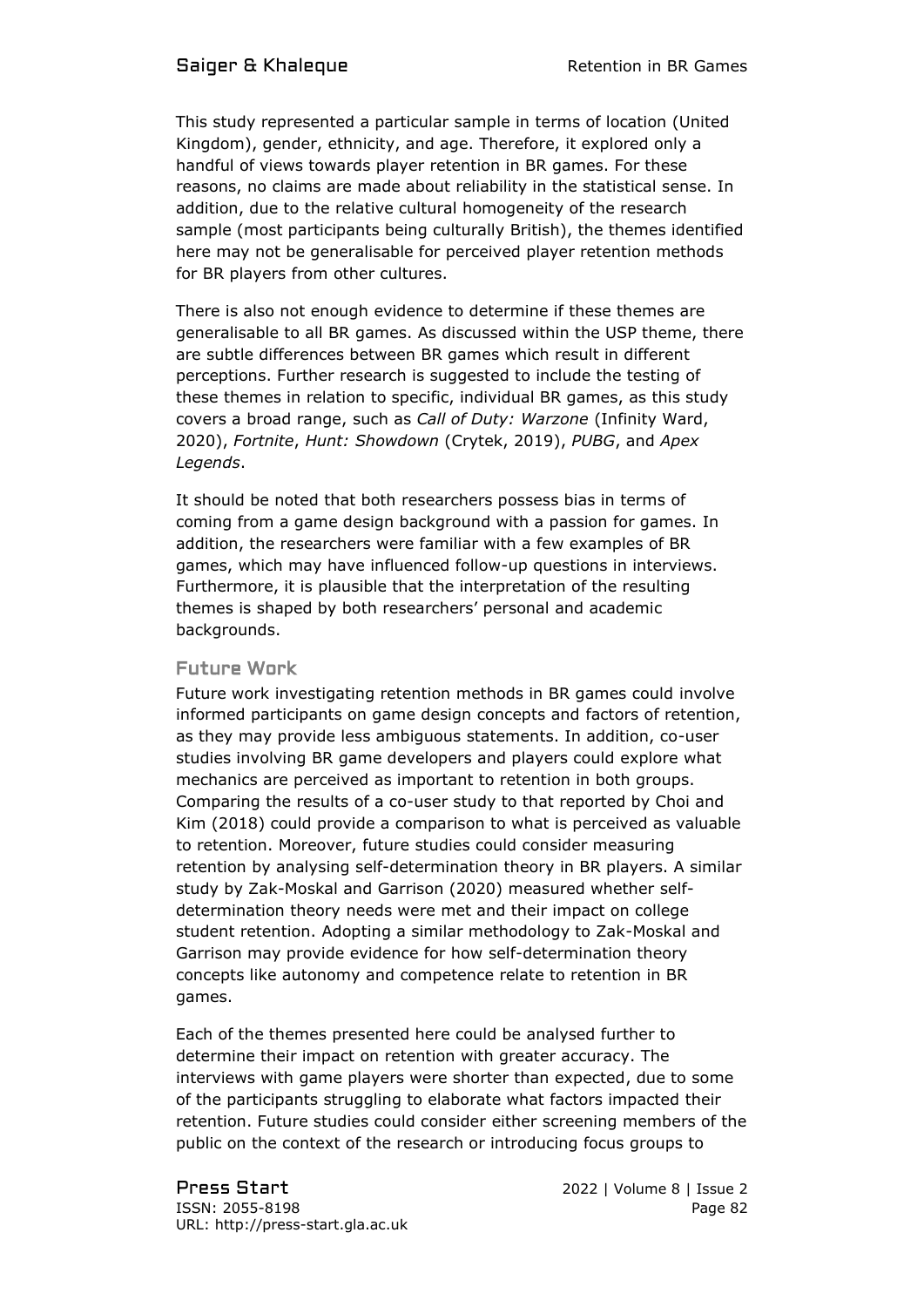create more discussion. It is also advised that further research explores genres other than BR games. As this paper detailed, a number of studies reported on MMO and MOBA's retention methods. Overall, this study has suggested possible factors as to what players perceive as methods of retention. Promising areas of interest lie in how new content generation and reward systems impact retention in BR games, but there is additional work to be done in terms of validity and generalisability.

## References

Alha, K., Koskinen, E., Paavilainen, J., Hamari, J., & Kinnunen, J. (2014). Free-to-play games: Professionals' perspectives. *DiGRA Nordic '14: Proceedings of the 2014 International DiGRA Nordic Conference.* [http://www.digra.org/wp-content/uploads/digital](http://www.digra.org/wp-content/uploads/digital-library/nordicdigra2014_submission_8.pdf)[library/nordicdigra2014\\_submission\\_8.pdf](http://www.digra.org/wp-content/uploads/digital-library/nordicdigra2014_submission_8.pdf)

Alston, H. (2020, November 10). *PUBG season 9 2020 review—Does the new map Paramo bring anything fresh to the classic battle royale?* HappyGamer. [https://happygamer.com/PUBG-season-92020-review](https://happygamer.com/PUBG-season-92020-review-does-the-new-mapparamo-bring-anything-fresh-to-theclassic-battle-royale-91920/)[does-the-new-mapparamo-bring-anything-fresh-to-theclassic-battle](https://happygamer.com/PUBG-season-92020-review-does-the-new-mapparamo-bring-anything-fresh-to-theclassic-battle-royale-91920/)[royale-91920/](https://happygamer.com/PUBG-season-92020-review-does-the-new-mapparamo-bring-anything-fresh-to-theclassic-battle-royale-91920/)

Blizzard Entertainment. (2004). *World of warcraft* [PC]. Blizzard Entertainment.

Braun, V., & Clarke, V. (2013). *Successful qualitative research: A practical guide for beginners*. SAGE.

Carter, M., Moore, K., Mavoa, J., Gaspard Luke, l. & Horst, H. (2020). Children's perspectives and attitudes towards Fortnite "addiction." *Media International Australia*, *176*(1), 138–151. <https://doi.org/10.1177%2F1329878X20921568>

Choi, G. H., & Kim, M. (2018). Battle royale game: In search of a new game genre. *International Journal of Culture Technology*, *2*(2), 5–11.

Cote, A., & Raz, J. G. (2015). In-depth interviews for games research. In P. Lankoski and S. Bjork (Eds.), *Game research methods: An overview* (pp. 93–116). ETC Press.

Creswell, J. W., & Creswell, J. D. (2018). *Research design: Qualitative, quantitative, and mixed method approaches* (5th ed.). SAGE.

Crytek. (2019). *Hunt showdown* [Multiple Platforms]. Crytek.

D'Angelo, W. (2020). *Fortnite tops 350 million registered players*. VGChartz. [https://www.vgchartz.com/article/443407/fortnite-tops-350](https://www.vgchartz.com/article/443407/fortnite-tops-350-million-registered-players/) [million-registered-players/](https://www.vgchartz.com/article/443407/fortnite-tops-350-million-registered-players/)

Debeauvais, T., & Lopes, C. V. (2016). Gate me if you can: The impact of gating mechanics on retention and revenues in Jelly Splash. *Tenth*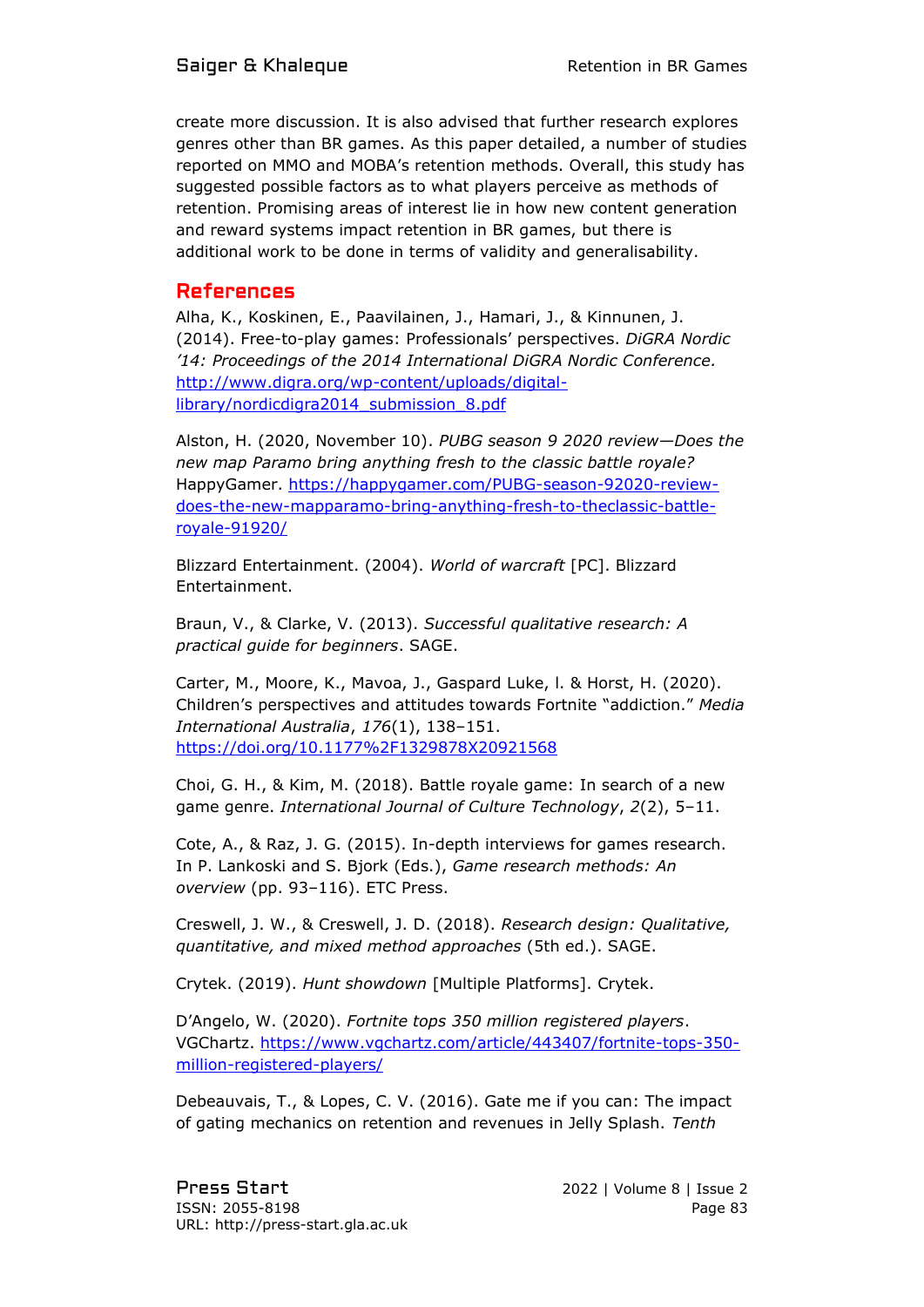*International Conference on the Foundations of Digital Games (FDG)*. http://www.fdq2015.org/papers/fdq2015\_paper\_57.pdf

Debeauvais, T., Nardi, B., Schiano, D. J., Ducheneaut, N., & Yee, N. (2011). If you build it they might stay: Retention mechanisms in World of Warcraft. *Proceedings of the 6th International Conference on Foundations of Digital Games—FDG '11*. <https://doi.org/10.1145/2159365.2159390>

DICE. (2017) *Star wars battlefront II* [Multiple Platforms]. Electronic Arts.

Epic Games. (2020). *Fortnite* [Multiple Platforms]. Epic Games.

GameCentral. (2020, November 24). *The Mandalorian skin leaked for Fortnite chapter 2 season 5 battle pass*. Metro. [https://metro.co.uk/2020/11/24/the-mandalorian-skin-leaked-for](https://metro.co.uk/2020/11/24/the-mandalorian-skin-leaked-for-fortnite-season-5-battle-pass-13649185/)[fortnite-season-5-battle-pass-13649185/](https://metro.co.uk/2020/11/24/the-mandalorian-skin-leaked-for-fortnite-season-5-battle-pass-13649185/)

Gu, L., & Jia, A. L. (2018). Player activity and popularity in online social games and their implications for player retention. *2018 16th Annual Workshop on Network and Systems Support for Games* <https://doi.org/10.1109/netgames.2018.8463415>

Haaranen, A., Rissanen, T., Laatikainen, T., & Kauhanen, J. (2014). Digital and video games in health promotion: Systematic review of games and health behavior. *Finnish Journal of EHealth and EWelfare, 6*(4), 153–163.<https://journal.fi/finjehew/article/view/48209>

Hadiji, F., Sifa, R., Drachen, A., Thurau, C., Kersting, K., & Bauckhage, C. (2014). Predicting player churn in the wild. *2014 IEEE Conference on Computational Intelligence and Games*. <https://doi.org/10.1109/cig.2014.6932876>

Hagaman, A. K., & Wutich, A. (2016). How many interviews are enough to identify metathemes in multisited and cross-cultural research? Another perspective on Guest, Bunce, and Johnson's (2006) landmark study. *Field Methods, 29*(1), 23–41. <https://doi.org/10.1177/1525822x16640447>

Hunicke, R., LeBlanc, M., & Zubek, R. (2004). MDA: A formal approach to game design and game research. *Proceedings of the AAAI Workshop on Challenges in Game AI*, 4(1). <http://ksuweb.kennesaw.edu/~jprest20/cgdd2002/MDA.pdf>

Infinity Ward. (2020). *Call of duty warzone* [Multiple Platforms]. Activision.

Jia, A. L., Shen, S., Bovenkamp, R. V., Iosup, A., Kuipers, F., & Epema, D. H. (2015). Socializing by gaming. *ACM Transactions on Knowledge Discovery from Data, 10*(2), 1–29.<https://doi.org/10.1145/2736698>

Press Start 2022 | Volume 8 | Issue 2 ISSN: 2055-8198 Page 84 URL: http://press-start.gla.ac.uk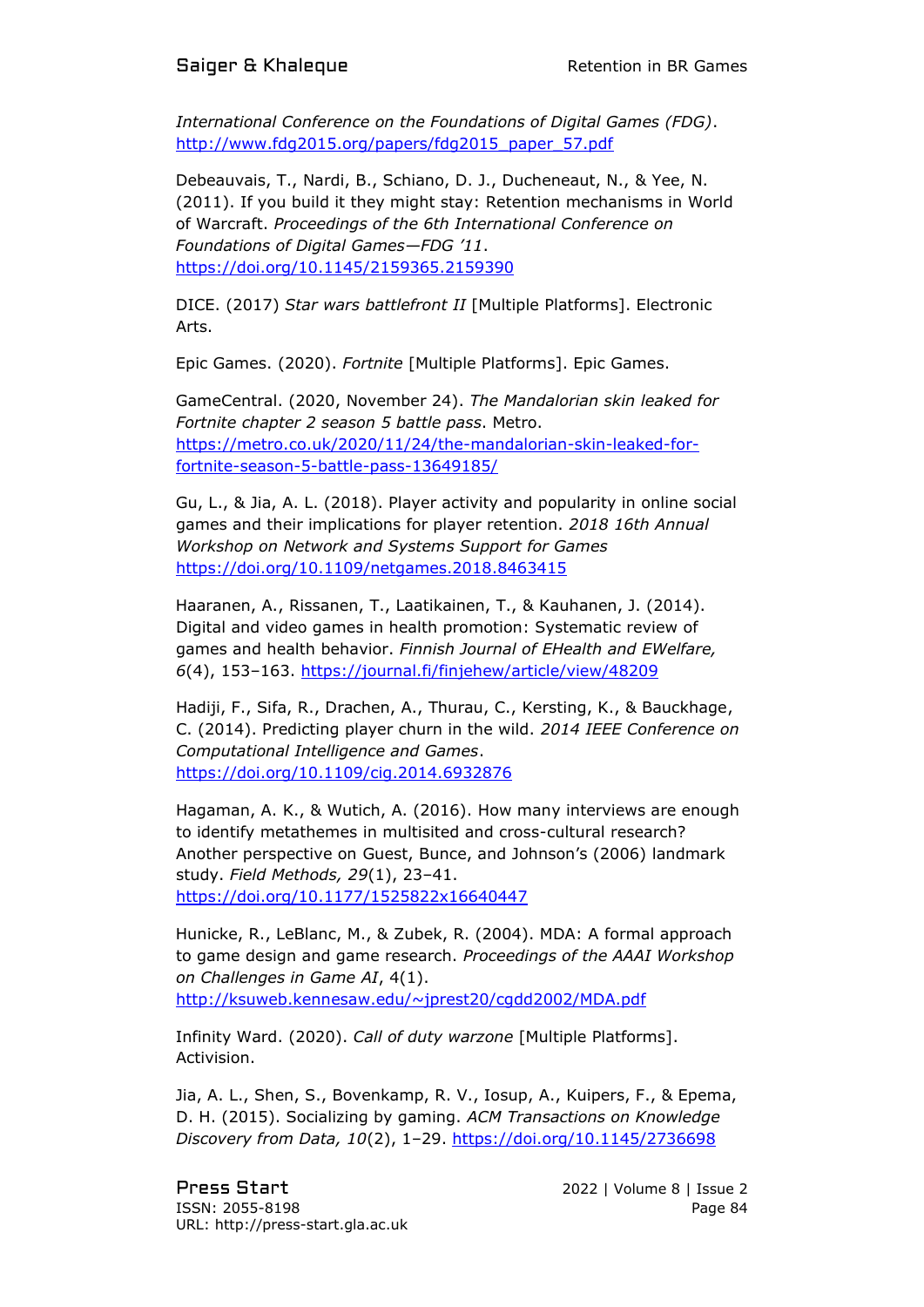Jarrett, J. (2020). The ongoing product lifecycle of a games as servicemodel: A League of Legends case study. *DiGRA '20, Proceedings of the 2020 DiGRA International Conference: Play Everywhere*. [http://www.digra.org/wp-content/uploads/digital](http://www.digra.org/wp-content/uploads/digital-library/DiGRA_2020_paper_379.pdf)[library/DiGRA\\_2020\\_paper\\_379.pdf](http://www.digra.org/wp-content/uploads/digital-library/DiGRA_2020_paper_379.pdf)

King, D. L., Russell, A. M. T., Delfabbro, P. H., & Polisena, D. (2020). Fortnite microtransaction spending was associated with peers' purchasing behaviors but not gaming disorder symptoms. *Addictive Behaviors, 104*.<https://doi.org/10.1016/j.addbeh.2020.106311>

Legner, L., Eghtebas, C., & Klinker, G. (2019). Persuasive mobile game mechanics for user retention. *CHI PLAY '19 Extended Abstract: Extended Abstracts of the Annual Symposium on Computer-Human Interaction in Play Companion*, 493–500.<https://doi.org/10.1145/3341215.3356261>

Lin, J., Zhoi, W., & Yuan, S. (2021). Research on user experience optimization of tutorial design for battle royale games based on Grey AHP Theory. In Z. Fang (Ed.), *HCII 2021: HCI in games: Experience design and game mechanics* (pp. 75–88). Springer Cham.

Lovell, N. (2011, November 2). *Retention rate, churn and duration*. Gamesbrief. [https://www.gamesbrief.com/2011/11/retention-rate](https://www.gamesbrief.com/2011/11/retention-rate-churn-and-duration/)[churn-and-duration/](https://www.gamesbrief.com/2011/11/retention-rate-churn-and-duration/)

Lovell, N. (2018). *The pyramid of game design: Designing, producing and launching service games*. CRC Press.

Madan, A. (2020, July 14). *PUBG passes 70 million units sold, remasters Sanhok*. WindowsCentral.

[https://www.windowscentral.com/playerunknowns-battlegrounds-pubg](https://www.windowscentral.com/playerunknowns-battlegrounds-pubg-passes-70-million-units-sold-remasters-sanhok)[passes-70-million-units-sold-remasters-sanhok](https://www.windowscentral.com/playerunknowns-battlegrounds-pubg-passes-70-million-units-sold-remasters-sanhok)

Massive Entertainment. (2016). *Tom Clancy's the division* [Multiple Platforms]*.* Ubisoft.

Müntner, C. S. (2017). The peculiar problems of the gaming industry: Customer retention in MMORPGS [Doctoral dissertation, Reykjavík University]. Skemman. <https://skemman.is/handle/1946/26836?locale=en>

Narinen, A. (2014). *How player retention works in free-to-play mobile games: a study of player retention methods* [Doctoral Dissertation, Tampere University of Applied Sciences]. Theseus.

<https://urn.fi/URN:NBN:fi:amk-2014053011150>

Park, K., Cha, M., Kwak, H., & Chen, K. (2018). Achievement and friends. *Proceedings of the 26th International Conference On World Wide Web Companion—WWW '17 Companion*, 445–453. <https://doi.org/10.1145/3041021.3054176>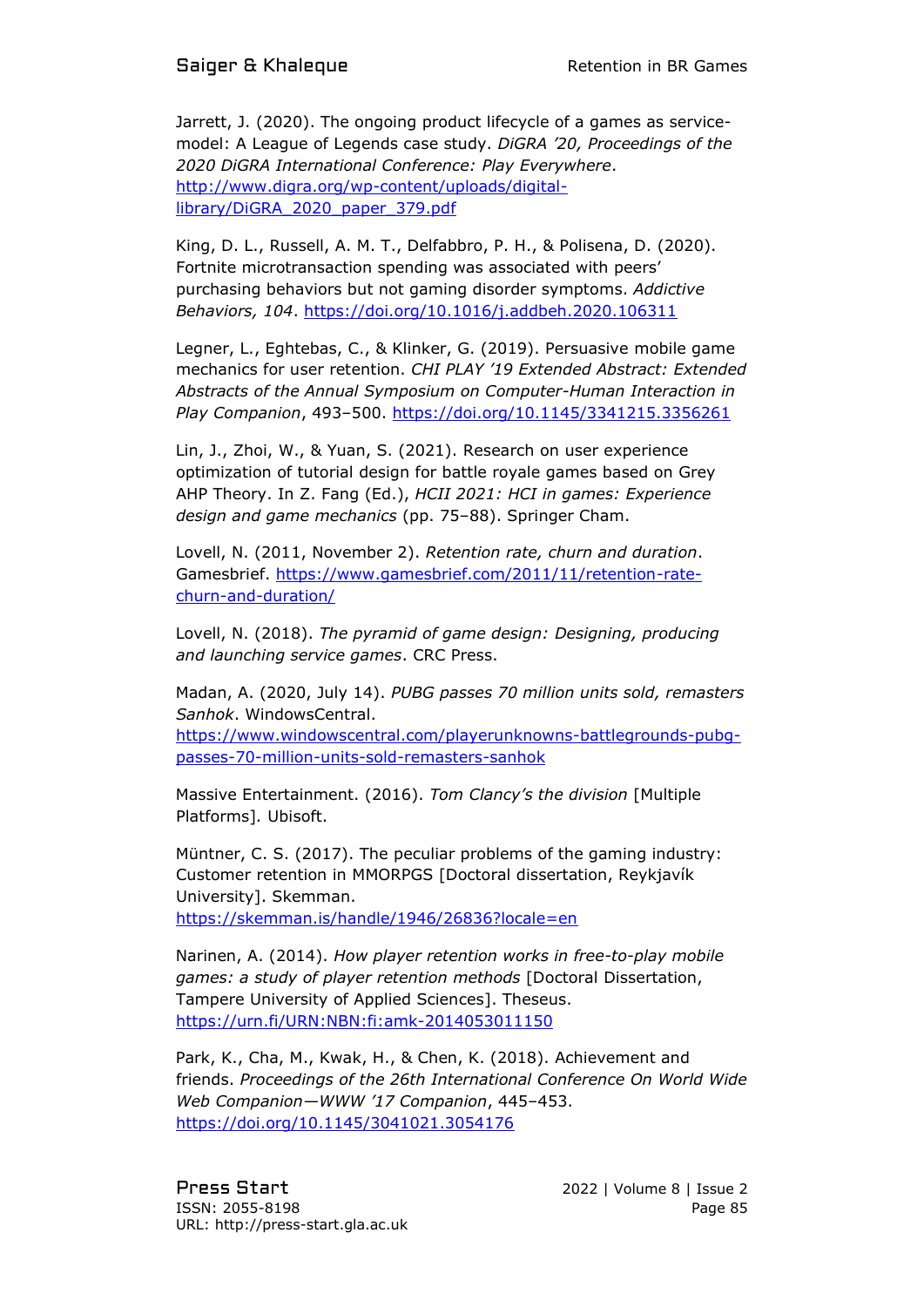Petrovskaya, E., & Zendle, D. (2020, September 18). *The battle pass: A mixed-methods investigation into a growing type of video game monetisation.* OSF Preprints.<https://doi.org/10.31219/osf.io/vnmeq>

PUBG Corporation. (2020). *PlayerUnknown's battlegrounds* [Multiple Platforms]. PUBG Corporation; Krafton.

Reid, G. (2012). Motivation in video games: A literature review. *The Computer Games Journal, 1*, 70–81. <https://doi.org/10.1007/BF03395967>

Respawn Entertainment. (2020). *Apex legends* [Multiple Platforms]. Electronic Arts.

Riot Games. (2020). *Valorant* [PC]. Riot Games.

Romo Flores, A. (2020). What makes a good loser? An ethnographic study of toxic behaviors in competitive multiplayer games [Master's thesis, Södertörn University]. <http://urn.kb.se/resolve?urn=urn%3Anbn%3Ase%3Ash%3Adiva-41218>

Ryan, R. M., Rigby, C. S., & Przybylski, A. (2006). The motivational pull of video games: A self-determination theory approach. *Motivation and Emotion, 30*(4), 347–363.<https://doi.org/10.1007/s11031-006-9051-8>

Sanderson, J., Browning, B., & DeHay, H. (2020). "It's the universal language:" Investigating student-athletes' use of and motivations for playing *Fortnite*. *Journal of Issues in Intercollegiate Athletics*, *13*, 22–44. [https://csri-jiia.org/wp](https://csri-jiia.org/wp-content/uploads/2020/02/RA_2020_02.pdf)[content/uploads/2020/02/RA\\_2020\\_02.pdf](https://csri-jiia.org/wp-content/uploads/2020/02/RA_2020_02.pdf)

Stanton, R. (2020, November 10). *Fortnite's asking players if they'd pay a monthly subscription*. PC Gamer. [https://www.pcgamer.com/uk/fortnites-asking-players-if-theyd-pay-a](https://www.pcgamer.com/uk/fortnites-asking-players-if-theyd-pay-a-monthly-subscription)[monthly-subscription](https://www.pcgamer.com/uk/fortnites-asking-players-if-theyd-pay-a-monthly-subscription) 

Steam Charts. (n.d.). *PlayerUnknown's Battlegrounds*. Retrieved November 25, 2020. <https://steamcharts.com/app/578080>

Straat, B., & Verhagen, H. (2018). Exploring video game design and player retention—a longitudinal case study. *Proceedings of the 22nd International Academic Mindtrek Conference on Mindtrek '18*, 39–48. <https://doi.org/10.1145/3275116.3275140>

Toledo, M. (2020). Video game habits & COVID-19. *SSRN Electronic Journal*.<https://doi.org/10.2139/ssrn.3676004>

Valve Corporation. (2013). *Dota 2* [PC]. Valve Corporation.

Van Rooij, A., Daneels, R., Liu, S., Anrijs, S., & Van Looy, J. (2017). Children's motives to start, continue, and stop playing video games: Confronting popular theories with real-world observations. *Current* 

Press Start 2022 | Volume 8 | Issue 2 ISSN: 2055-8198 Page 86 URL: http://press-start.gla.ac.uk